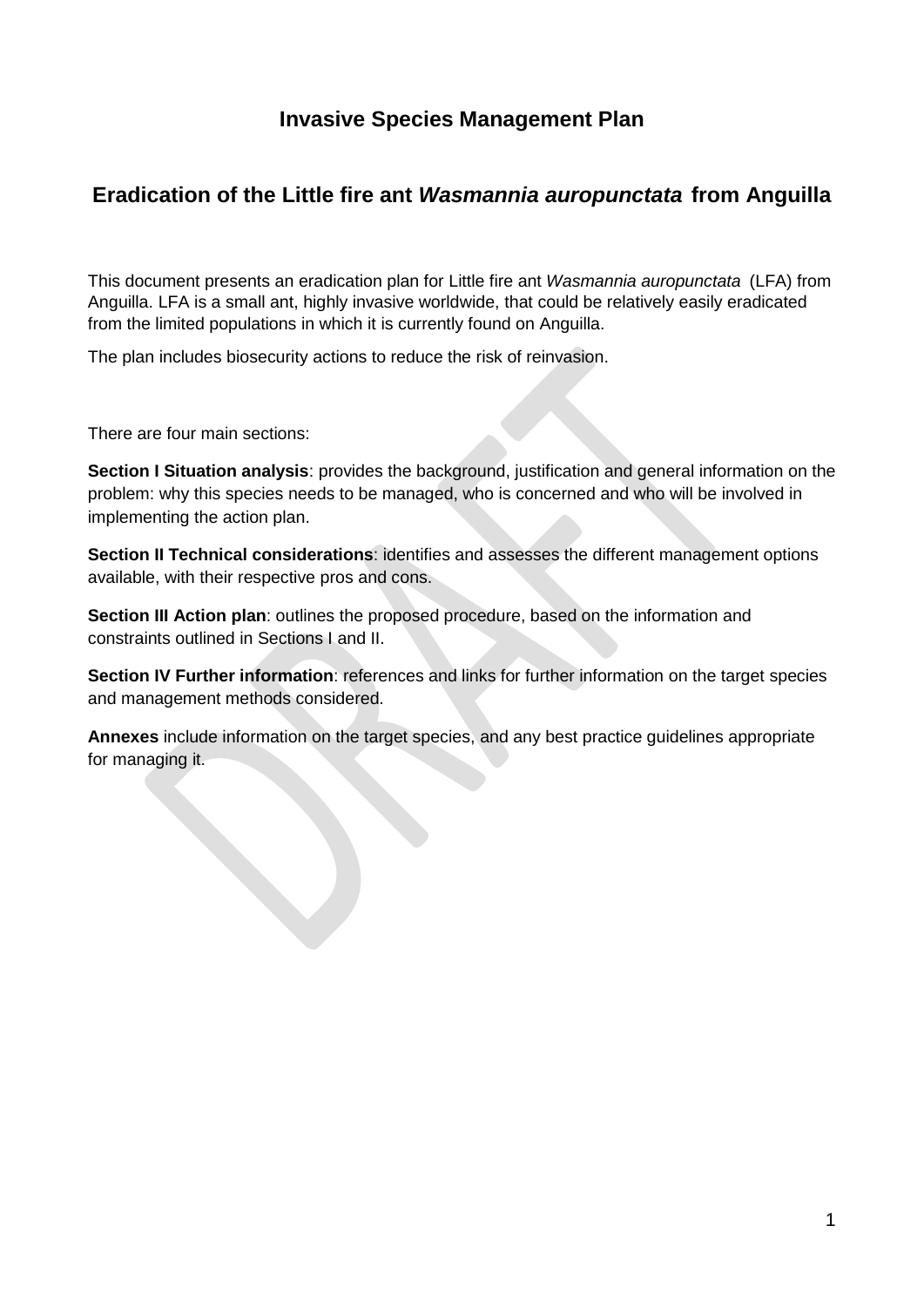# **Section I. Situation analysis**

|  |  |  | This section provides background, justification and general information on the problem. |
|--|--|--|-----------------------------------------------------------------------------------------|
|  |  |  |                                                                                         |

| <b>Title</b>                                                 | <b>Response</b>                                                                                                                                                                                                                                                                                                                                   |
|--------------------------------------------------------------|---------------------------------------------------------------------------------------------------------------------------------------------------------------------------------------------------------------------------------------------------------------------------------------------------------------------------------------------------|
|                                                              | (Give common and scientific names)                                                                                                                                                                                                                                                                                                                |
| <b>Target species</b>                                        | Little fire ant Wasmannia auropunctata (LFA)                                                                                                                                                                                                                                                                                                      |
|                                                              | (As detailed as possible)                                                                                                                                                                                                                                                                                                                         |
| <b>Distribution in</b><br>territory                          | In 2006, J.K. Wetterer reported only one region in Anguilla where a<br>dense population of this species was found, in the closed canopy<br>forest of Katouche Valley.                                                                                                                                                                             |
|                                                              | However, the exact distribution of the species in Anguilla is not known<br>and there is low confidence in the situation assessment for this<br>species.                                                                                                                                                                                           |
|                                                              | It is known to be established in neighbouring St. Martin.                                                                                                                                                                                                                                                                                         |
| Why is the species a                                         | (Justify why this species needs to be managed, summarising it's impacts on<br>biodiversity, the economy and/or public health)                                                                                                                                                                                                                     |
| problem?                                                     | This ant is highly invasive worldwide. It forms 'supercolonies' and has<br>been responsible for reducing species diversity in many places where<br>it is invasive, including impacts on vertebrates (e.g. turtles and<br>breeding birds) and invertebrates (e.g. tree dwelling insects and<br>arachnids).                                         |
|                                                              | It also causes a painful and long-lasting sting and could become a<br>substantial nuisance for people and tourism. In infested citrus groves<br>in the US the ants are prominent on the leaves, around fruit, and on<br>the trunk, making contact between the ants and workers unavoidable,<br>adversely affecting fruit production.              |
|                                                              | In houses, the little fire ant may infest clothing, beds, furniture, or food.<br>In houses the ants prefer foods such as peanut butter and other oily<br>materials, while in nature the ants tend honeydew-secreting insects.<br>The workers also feed on dead arthropods and small animals, and are<br>probably predacious on many live insects. |
|                                                              | It is considered to be perhaps the greatest ant species threat in the<br>Pacific region. This species has been nominated among 100 of the<br>'World's Worst' invaders.                                                                                                                                                                            |
|                                                              | (Identify any benefits this species provides)                                                                                                                                                                                                                                                                                                     |
| Does the species<br>provide any beneficial<br>effects?       | It is used as a biological control agent on cocoa plantations in Gabon<br>and Cameroon.                                                                                                                                                                                                                                                           |
|                                                              | (Summarise previous successes and failures at managing this species, if any)                                                                                                                                                                                                                                                                      |
| <b>Previous or current</b><br>management in the<br>territory | This species has not been managed before in Anguilla.                                                                                                                                                                                                                                                                                             |
| <b>Pathways of entry</b>                                     | (How does this species arrive in the territory?)                                                                                                                                                                                                                                                                                                  |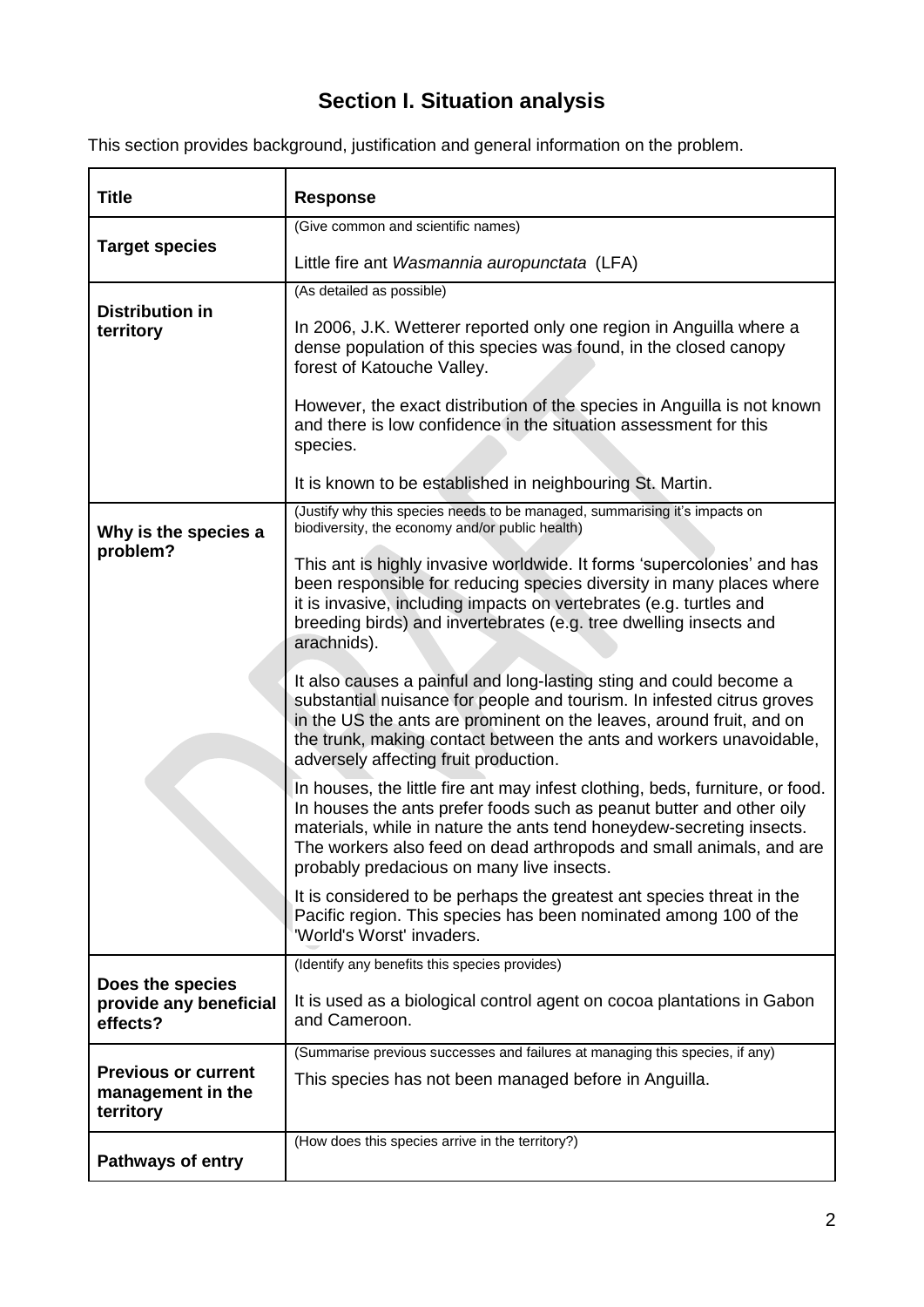|                             | Risk of introduction is high as it is likely to be transported in soil and<br>on plant parts as a contaminant, and it is also associated with fresh<br>produce, equipment, lumber. |                                                                                                      |  |  |
|-----------------------------|------------------------------------------------------------------------------------------------------------------------------------------------------------------------------------|------------------------------------------------------------------------------------------------------|--|--|
| <b>Pathways of spread</b>   | (How does the species spread within the territory? This may be different for different<br>life stages)                                                                             |                                                                                                      |  |  |
|                             | Through movement of infested material within Anguilla. This includes<br>plants, planting material, soil, composts, equipment and lumber.                                           |                                                                                                      |  |  |
|                             |                                                                                                                                                                                    | It can spread via floating vegetation or debris, particularly on logs.                               |  |  |
| <b>Gaps in knowledge?</b>   | (Identify any key areas where knowledge is lacking, if any)                                                                                                                        |                                                                                                      |  |  |
|                             |                                                                                                                                                                                    | Mapping required to confirm the current distribution and abundance.                                  |  |  |
| <b>Legal framework</b>      | can be done, gaps)                                                                                                                                                                 | (Identify the legislation covering management actions for this species in terms of what              |  |  |
|                             | <b>Plant Protection Act:</b><br>$\circ$<br>or disease risk                                                                                                                         | Can restrict the importation of plants that may pose a pest                                          |  |  |
| <b>Key stakeholders</b>     | benefits. Add lines as necessary)                                                                                                                                                  | (List the key stakeholders and note briefly their interest in this species - impacts or              |  |  |
| affected by this<br>species | <b>Stakeholder</b>                                                                                                                                                                 | <b>Interests</b>                                                                                     |  |  |
|                             | <b>Hoteliers</b>                                                                                                                                                                   | Interest in eradication due to the threat<br>of impact on tourism                                    |  |  |
|                             | Householders                                                                                                                                                                       | Interest in eradication due to the threat<br>of impact to recreational activities,<br>gardening etc. |  |  |
|                             | Environment                                                                                                                                                                        | Concerned about invasion further in the<br>wider environment                                         |  |  |
|                             | <b>National Trust</b>                                                                                                                                                              | Concerned about invasion to off-shore<br>islands                                                     |  |  |
|                             | Agriculture<br>Concerned about impacts on farming if<br>they spread, as stings would affect<br>farmers activities                                                                  |                                                                                                      |  |  |
| <b>Agencies involved in</b> | (List the agencies or bodies who would be involved in managing this species. Add<br>lines as necessary)                                                                            |                                                                                                      |  |  |
| management                  | Agency                                                                                                                                                                             | <b>Role</b>                                                                                          |  |  |
|                             | Environment                                                                                                                                                                        | <b>TBC</b>                                                                                           |  |  |
|                             | <b>National Trust</b>                                                                                                                                                              | <b>TBC</b>                                                                                           |  |  |
|                             | <b>TBC</b><br>Agriculture                                                                                                                                                          |                                                                                                      |  |  |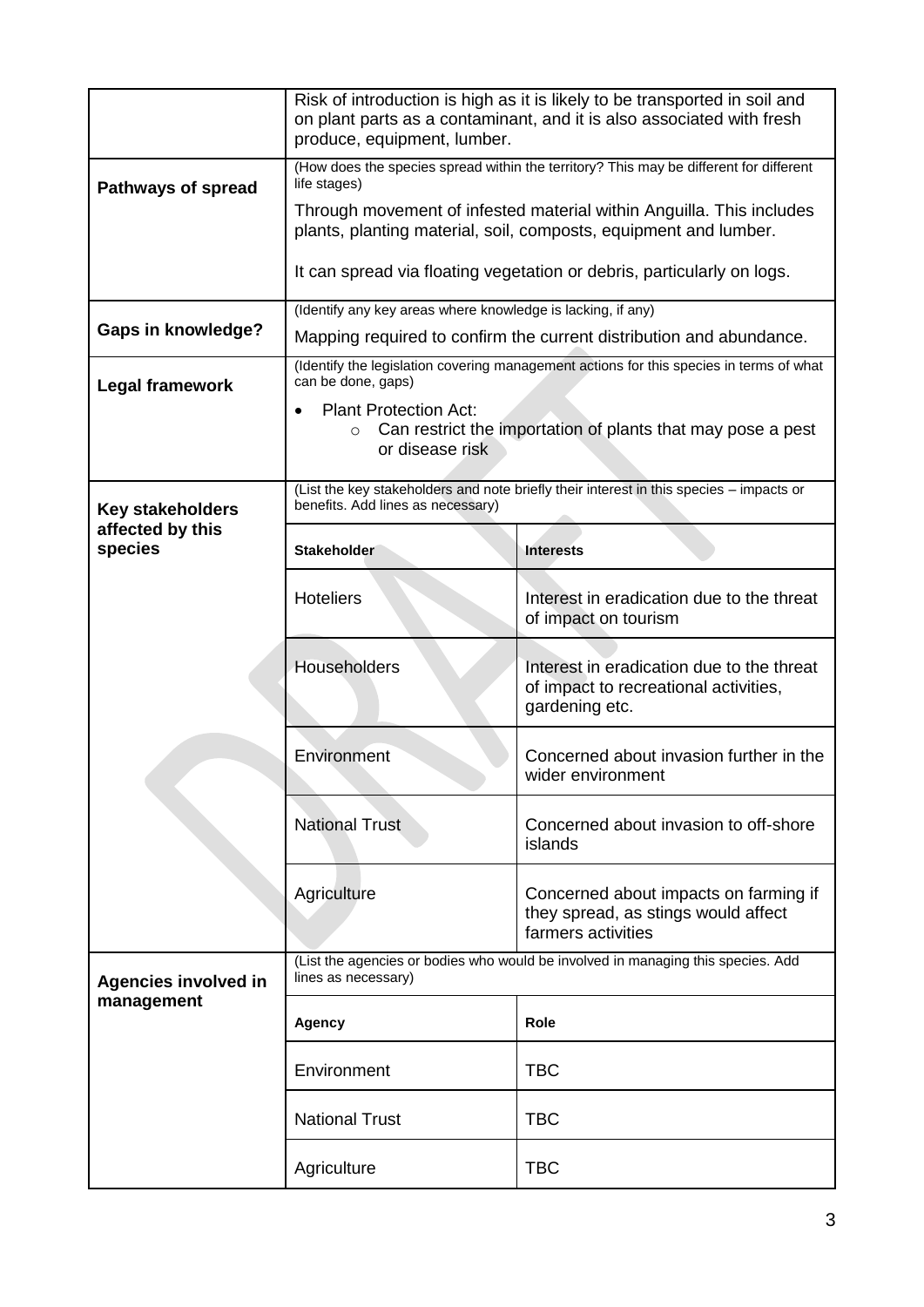|                                   | <b>Hoteliers</b>                                                                                                                                                                                                                                                                                                                                                                       | TBC. |  |
|-----------------------------------|----------------------------------------------------------------------------------------------------------------------------------------------------------------------------------------------------------------------------------------------------------------------------------------------------------------------------------------------------------------------------------------|------|--|
| Any other relevant<br>information | (Include any other information relevant to management of this species)<br>Identified in the prioritisation exercise in March 2020 as a species with<br>a high feasibility of eradication <sup>1</sup> .                                                                                                                                                                                |      |  |
|                                   | This species currently appears to be isolated to a relatively small part<br>of Anguilla and immediate eradication could prevent substantial<br>problems in the future for both biodiversity and tourism. Ants can be<br>difficult to detect and identify and so surveillance would be necessary<br>to ensure they are not already more widely established than currently<br>suspected. |      |  |
|                                   | Eradication should be highly feasible; however, given the suspected<br>location of this species in the Katouche Valley, access to the land may<br>be difficult (hence only medium score for practicality).                                                                                                                                                                             |      |  |
|                                   | As this species is known to be established in neighbouring St. Martin<br>there would be a likely risk of reinvasion post eradication, for which<br>biosecurity would need to be implemented.                                                                                                                                                                                           |      |  |

1

<sup>1</sup> See the workshop report at http://www.nonnativespecies.org//downloadDocument.cfm?id=2285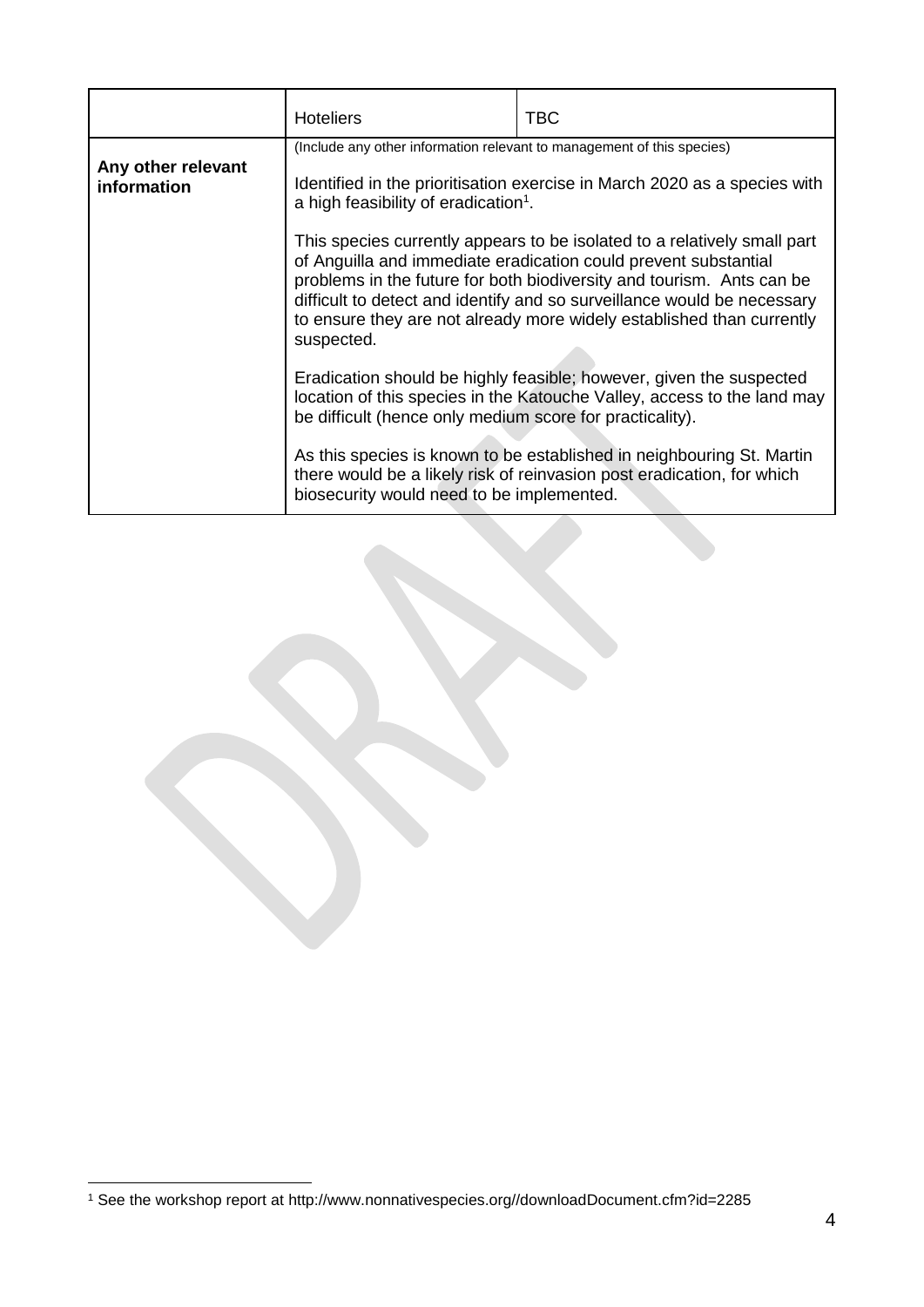# **Section II. Technical considerations**

This section assesses the different management options available.

|                     |                                           | This section assesses the different management options available.                                                                                                                                                                                                  |                                                                                                                   |                                                         |                                  |
|---------------------|-------------------------------------------|--------------------------------------------------------------------------------------------------------------------------------------------------------------------------------------------------------------------------------------------------------------------|-------------------------------------------------------------------------------------------------------------------|---------------------------------------------------------|----------------------------------|
| Goal                |                                           | (Identify where you want to be in the future. For example: eradication of species X from Y Cay)<br>The Little fire ant Wasmannia auropunctata will have been completely eradicated from the territory of Anguilla, with a low,<br>managed, risk of reintroduction. |                                                                                                                   |                                                         |                                  |
|                     |                                           | (What you want to happen in order to reach the goal. Add extra lines if required)                                                                                                                                                                                  |                                                                                                                   |                                                         |                                  |
| <b>Objectives</b>   |                                           | Development of a detailed eradication plan<br>1.                                                                                                                                                                                                                   |                                                                                                                   |                                                         |                                  |
|                     |                                           | Eradication of the Little fire ant using ant-specific pesticides<br>2.                                                                                                                                                                                             |                                                                                                                   |                                                         |                                  |
|                     |                                           | 3. Reduction of the risk of re-establishment                                                                                                                                                                                                                       |                                                                                                                   |                                                         |                                  |
|                     | Assessment of possible management methods |                                                                                                                                                                                                                                                                    |                                                                                                                   |                                                         |                                  |
|                     |                                           | List the possible methods for management if there are more than one. Examples are: manual removal; using pesticides; biocontrol, etc.). Add extra lines if required.                                                                                               |                                                                                                                   |                                                         |                                  |
| <b>Method</b>       |                                           | Summary outline of the method                                                                                                                                                                                                                                      | <b>Pros</b>                                                                                                       | <b>Cons</b>                                             | <b>Conclusion on feasibility</b> |
|                     |                                           |                                                                                                                                                                                                                                                                    | Consider: effectiveness, practicality, existing expertise, cost,<br>negative impacts, and acceptability           |                                                         |                                  |
| Chemical<br>control |                                           | Ants, including this species, have been<br>eradicated in similar situations using ant-<br>specific pesticides (formicides) in the form of<br>granular baits which worker ants feed to the<br>queen. See the CABI datasheet for details,<br>and two examples are:   | Very effective, practical,<br>very acceptable to<br>stakeholders.<br>Cost estimated to be less<br>than US\$50,000 | Potential non-target<br>impacts need to be<br>assessed. | Very feasible                    |
|                     |                                           | 1. LFA was successfully eradicated from<br>Marchena Island in the Galapagos using<br>Hydramethylnon with soybean oil, 0.88%                                                                                                                                        |                                                                                                                   |                                                         |                                  |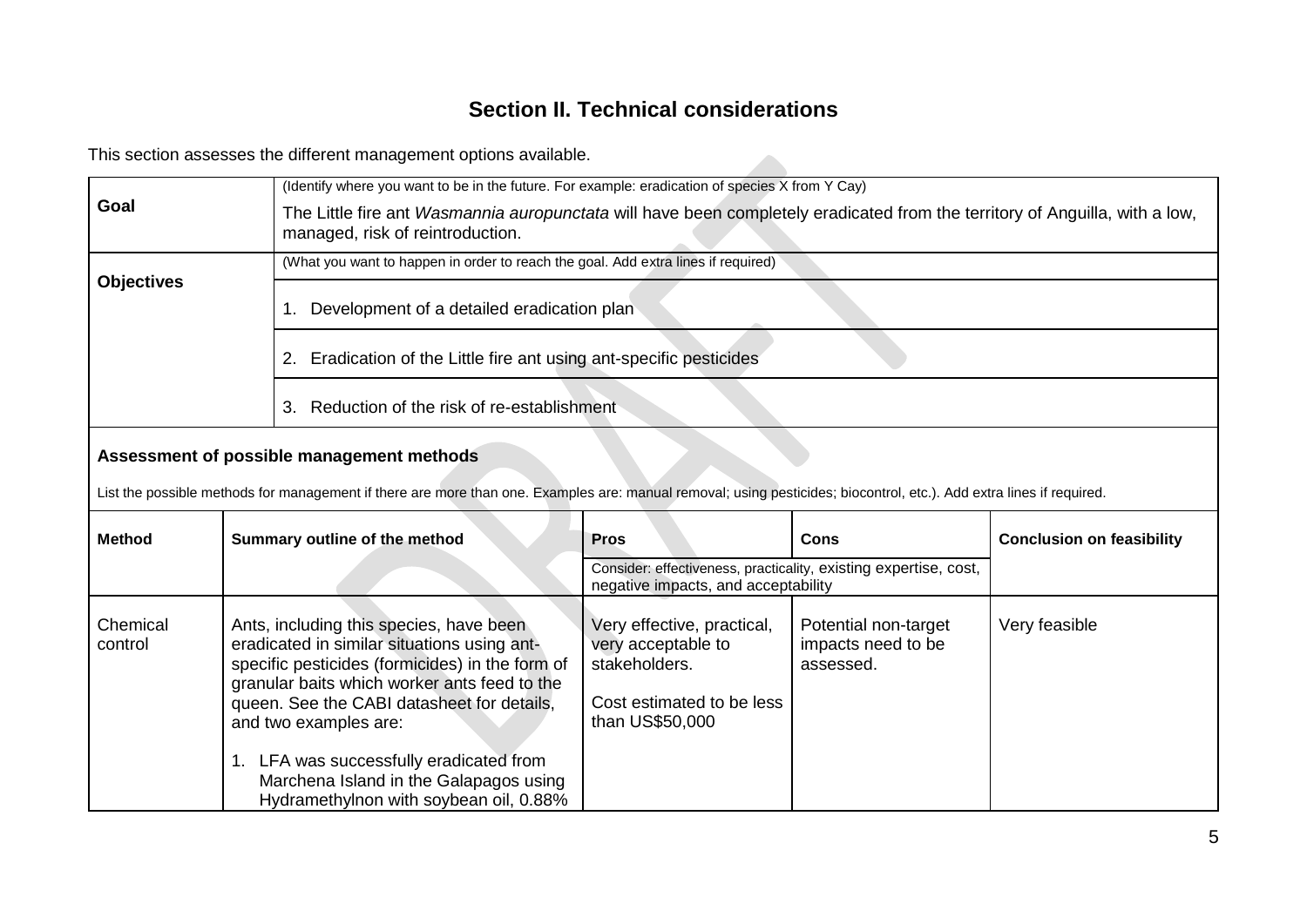|                   | active ingredient, applied three times in<br>the treatment area in Marchena Island at<br>three month intervals during<br>the eradication programme.<br>2. The Hawaiian Department of Agriculture<br>primarily used Hydramethylnon granular<br>ant bait to target W. auropunctata. It is<br>effective when it can be evenly broadcast<br>throughout a population and when<br>excessive humidity or rainfall does not<br>disrupt application operations. |  |              |
|-------------------|--------------------------------------------------------------------------------------------------------------------------------------------------------------------------------------------------------------------------------------------------------------------------------------------------------------------------------------------------------------------------------------------------------------------------------------------------------|--|--------------|
|                   | Manual control   No effective methods available.                                                                                                                                                                                                                                                                                                                                                                                                       |  | Not feasible |
| <b>Biocontrol</b> | No biocontrol agent known.                                                                                                                                                                                                                                                                                                                                                                                                                             |  | Not feasible |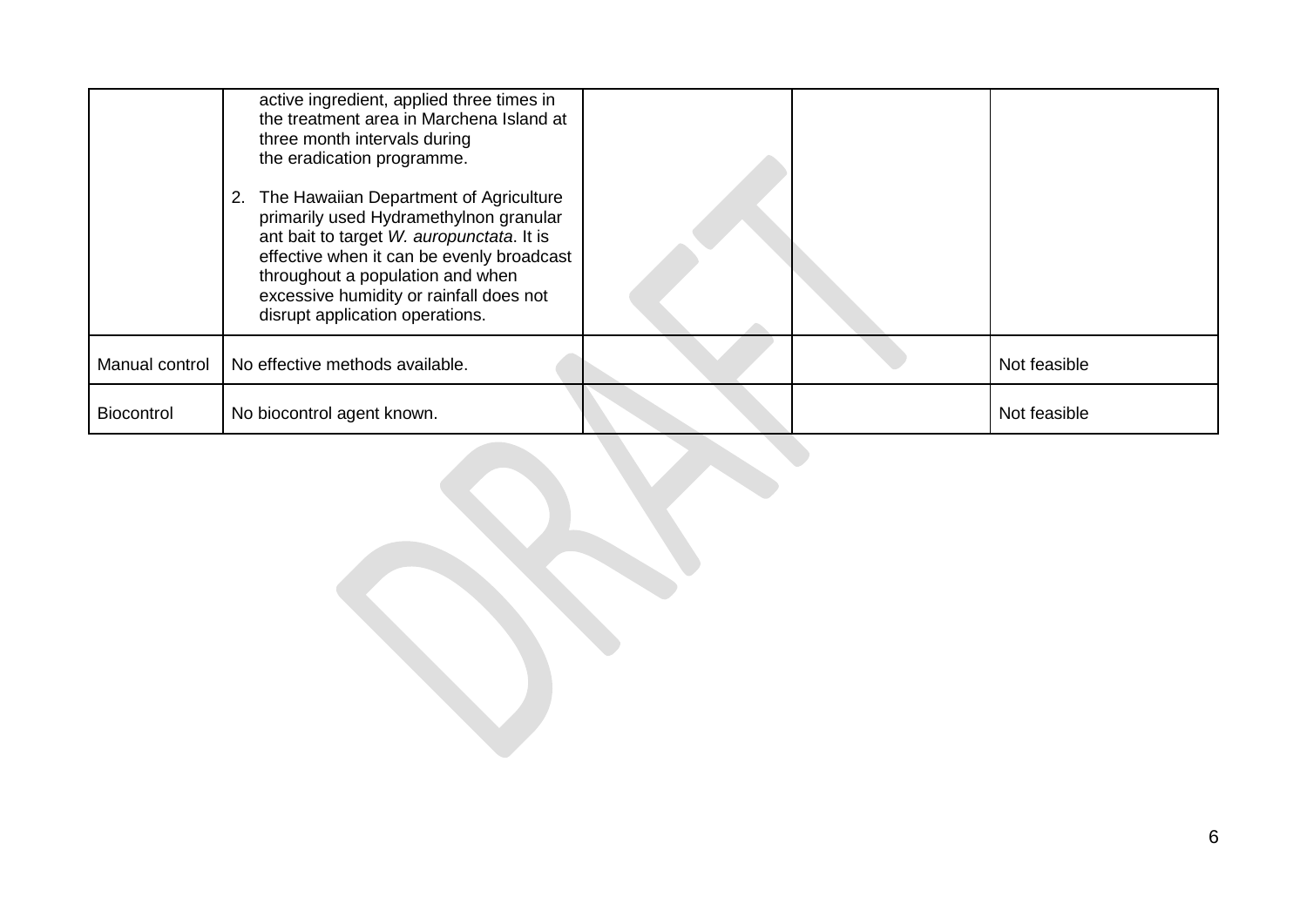# **Section III Action Plan**

This is the proposed procedure, based on the information and constraints outlined in Sections I and II.

| <b>Title</b>                                   | <b>Response</b>                                                                                                                                                                |                           |         |  |  |
|------------------------------------------------|--------------------------------------------------------------------------------------------------------------------------------------------------------------------------------|---------------------------|---------|--|--|
| Strategy to be<br>used                         | (Note that this may use a combination of the methods outlined in Section II)<br>Eradication of Little fire ant using ant-specific pesticides in the form of<br>granular baits. |                           |         |  |  |
| <b>Budget</b> (add extra<br>lines as required) | <b>Item/action</b>                                                                                                                                                             | <b>Sources of funding</b> | Cost \$ |  |  |
|                                                | Labour                                                                                                                                                                         | <b>TBC</b>                | \$TBC   |  |  |
|                                                | Transport                                                                                                                                                                      | <b>TBC</b>                | \$TBC   |  |  |
|                                                | Materials (pesticides,<br>monitoring baits,<br>application equipment,<br>PPE)                                                                                                  | <b>TBC</b>                | \$TBC   |  |  |
|                                                | <b>Communications materials</b>                                                                                                                                                | <b>TBC</b>                | \$TBC   |  |  |

## **Actions**

The objectives come from the table in Section II. Actions should include stakeholder engagement, and post-management surveillance. Add further objectives if required.

| <b>Objective 1.</b> Development of a detailed eradication plan                                         |                                                                                 |                    |  |
|--------------------------------------------------------------------------------------------------------|---------------------------------------------------------------------------------|--------------------|--|
| <b>Proposed procedure</b> (add more lines as necessary)                                                |                                                                                 |                    |  |
| <b>Timeline</b>                                                                                        | <b>Action</b>                                                                   | <b>Responsible</b> |  |
| TBC                                                                                                    | Initiate a monitoring programme using a grid of fixed<br>monitoring stations    | <b>TBC</b>         |  |
| <b>TBC</b>                                                                                             | Map the current distribution of LFA                                             | <b>TBC</b>         |  |
| <b>TBC</b>                                                                                             | Communications and awareness programme with the<br>community to raise awareness | <b>TBC</b>         |  |
| <b>TBC</b><br><b>TBC</b><br>Trial the baiting techniques and assess the risk of non-<br>target species |                                                                                 |                    |  |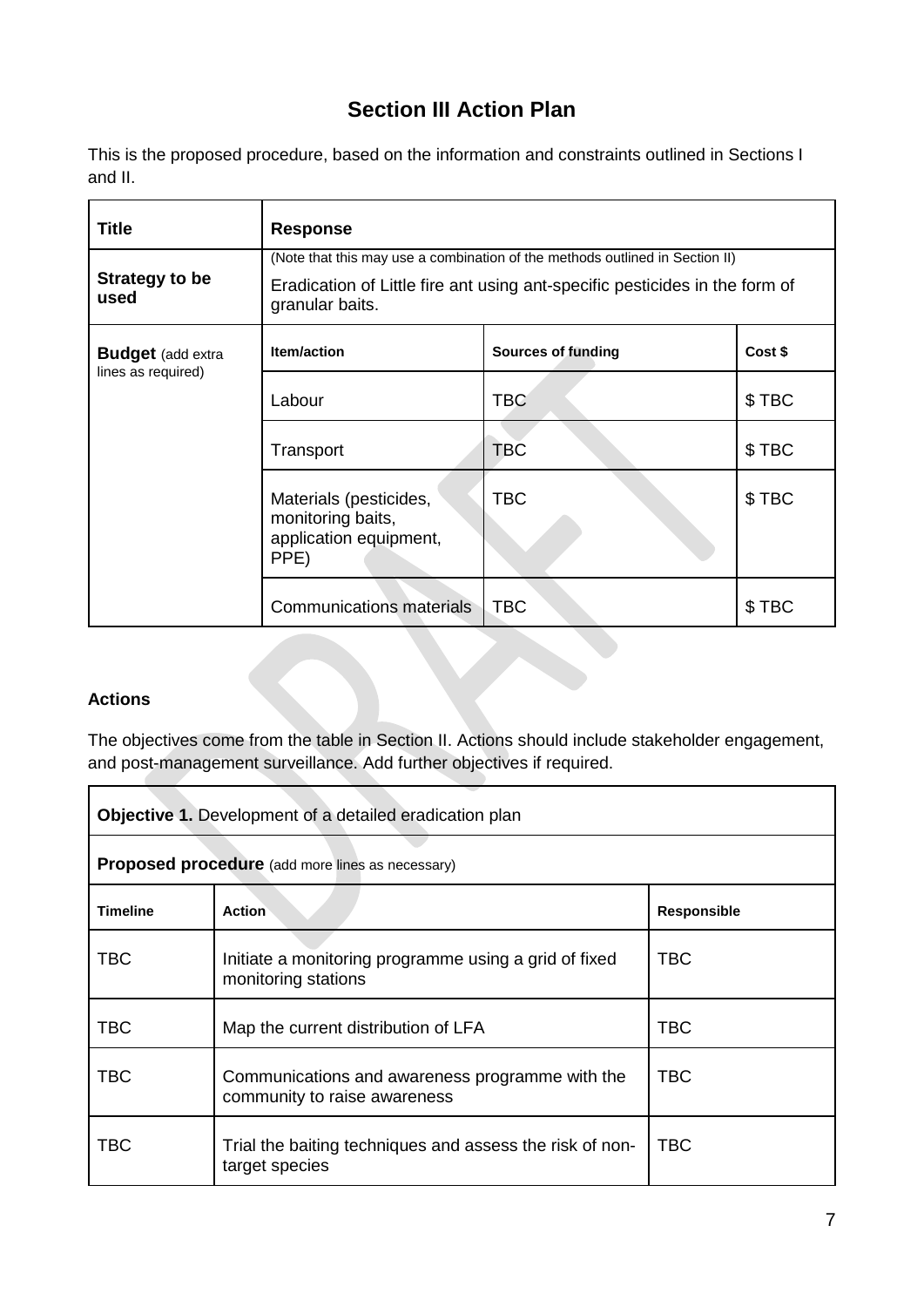| <b>TBC</b><br>Develop a detailed eradication plan |  |
|---------------------------------------------------|--|
|---------------------------------------------------|--|

| <b>Objective 2.</b> Eradication of the Little fire ant using ant-specific pesticides |                                                                                       |                    |  |
|--------------------------------------------------------------------------------------|---------------------------------------------------------------------------------------|--------------------|--|
|                                                                                      | <b>Proposed procedure</b> (add more lines as necessary)                               |                    |  |
| <b>Timeline</b>                                                                      | <b>Action</b>                                                                         | <b>Responsible</b> |  |
| <b>TBC</b>                                                                           | Train teams in safe pesticide application                                             | <b>TBC</b>         |  |
| <b>TBC</b>                                                                           | Implement the eradication plan using a programme of<br>ant-specific bait applications | <b>TBC</b>         |  |
| <b>TBC</b>                                                                           | Monitor to check efficacy and non-targets                                             | TBC                |  |
|                                                                                      |                                                                                       |                    |  |

| <b>Objective 3. Reduction of the risk of re-establishment</b> |                                                                                                                       |                    |  |  |
|---------------------------------------------------------------|-----------------------------------------------------------------------------------------------------------------------|--------------------|--|--|
| <b>Proposed procedure</b> (add more lines as necessary)       |                                                                                                                       |                    |  |  |
| <b>Timeline</b>                                               | <b>Action</b>                                                                                                         | <b>Responsible</b> |  |  |
| <b>TBC</b>                                                    | Establish a long-term monitoring programme                                                                            | <b>TBC</b>         |  |  |
| <b>TBC</b>                                                    | Deliver a periodic communications programme to pick<br>up any new outbreaks / infestations through citizen<br>science | <b>TBC</b>         |  |  |
|                                                               |                                                                                                                       |                    |  |  |

| Biosecurity measures required to prevent reinvasion                 |                              |  |  |  |
|---------------------------------------------------------------------|------------------------------|--|--|--|
| <b>Proposed procedure</b> (add more lines as necessary)             |                              |  |  |  |
| <b>Timeline</b>                                                     | Responsible<br><b>Action</b> |  |  |  |
| TBC<br>Biosecurity checks of high risk imported goods<br><b>TBC</b> |                              |  |  |  |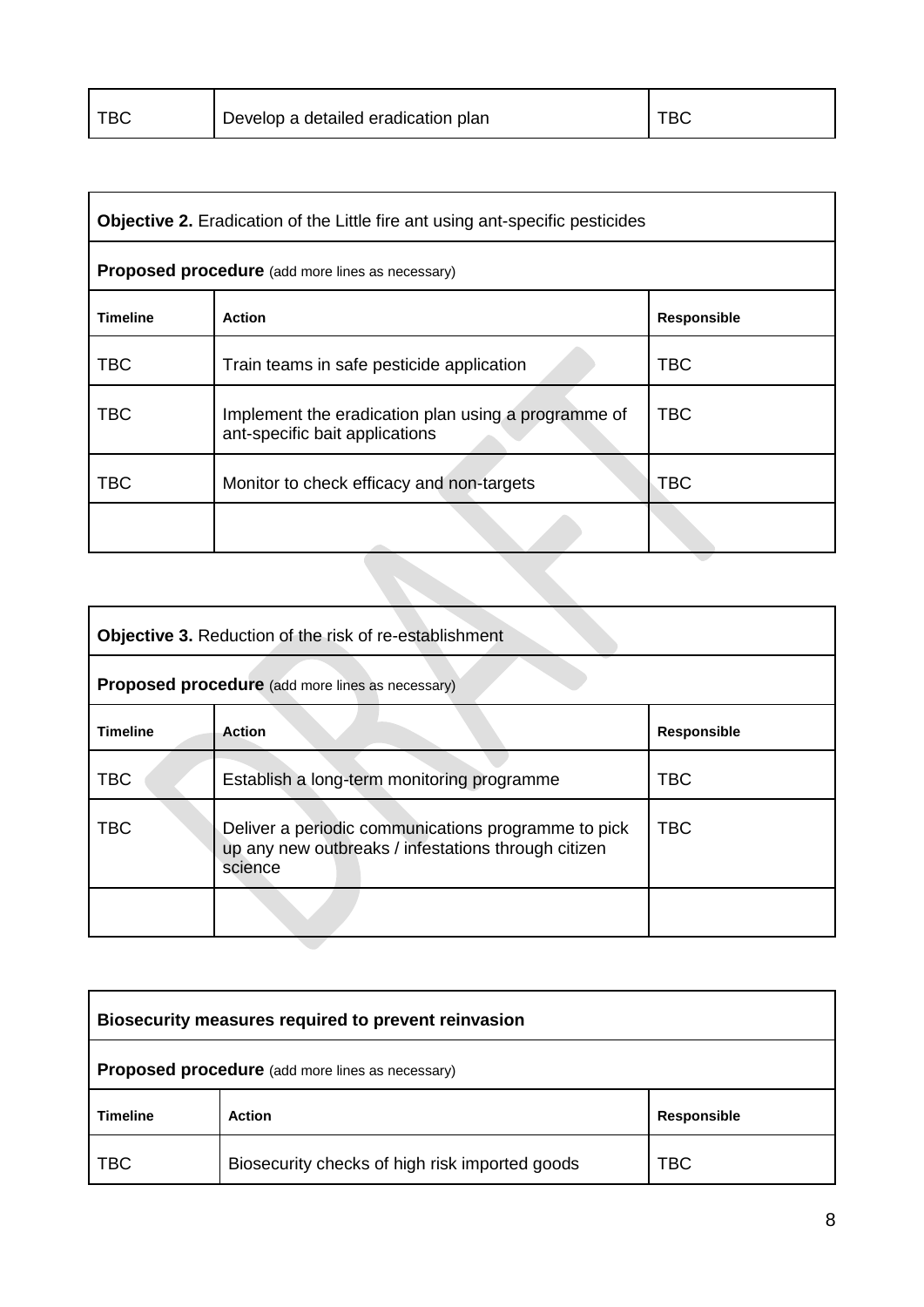| TBC | Biosecurity inspectors and agriculture officers trained<br>in identifying this species.                                | <b>TBC</b> |
|-----|------------------------------------------------------------------------------------------------------------------------|------------|
| TBC | Factsheets developed for biosecurity inspectors and<br>customs officers. Information shared with all ports of<br>entry | <b>TBC</b> |
| ТВС | Inter-island biosecurity measures implemented                                                                          | TBC        |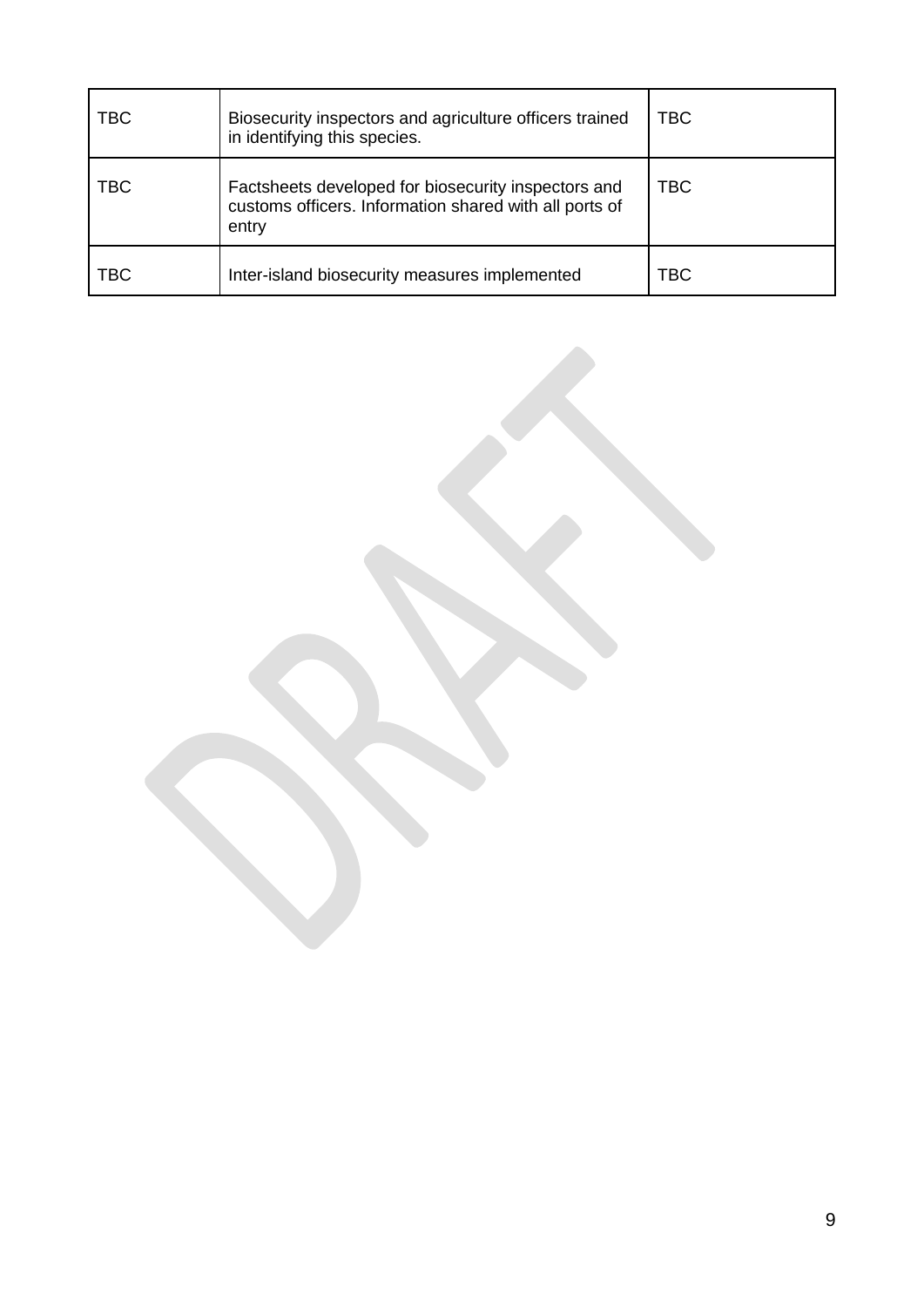# **Section IV Further information**

For further information see the references and links below.

# **References**

Anon. (2009) Operational plan for management of *Wasmannia auropunctata* (Little Fire Ant) on the island of Maui, Hawaii. 2009. <http://www.littlefireants.com/maui%20plan%20public.pdf>

Anon. (2009) A plan for the prevention of establishment of new ant species in Hawaii, with special attention to the red imported fire ant (*Solenopsis invicta*). Hawaii Ant Group1, October 2001. <https://www.invasive.org/gist/moredocs/solinv03.pdf>

Booy, O. *et al*. (2020). Prioritising the management of established invasive non-native species in Anguilla: eradication and spread prevention. March 2020. [http://www.nonnativespecies.org//downloadDocument.cfm?id=2285](http://www.nonnativespecies.org/downloadDocument.cfm?id=2285)

General Emergency Response Plan for Invasive Ant Incursions. Secretariat of the Pacific Community. 2008. [http://piat.org.nz/uploads/PIAT\\_content/pdfs/spc\\_ant\\_erp\\_2008.pdf](http://piat.org.nz/uploads/PIAT_content/pdfs/spc_ant_erp_2008.pdf)

IUCN (2018). Guidelines for invasive species planning and management on islands. Cambridge, UK and Gland, Switzerland: IUCN. Viii + 40pp.

PII. 2013. Delimiting Surveys for Invasive Ants. Pacific Invasives Initiative, Auckland, New Zealand.

### **Links**

- CABI Datasheet<https://www.cabi.org/isc/datasheet/56704>
- University of Florida [http://entnemdept.ufl.edu/creatures/urban/ants/little\\_fire\\_ant.htm](http://entnemdept.ufl.edu/creatures/urban/ants/little_fire_ant.htm)
- Ant wiki [https://www.antwiki.org/wiki/Welcome\\_to\\_AntWiki](https://www.antwiki.org/wiki/Welcome_to_AntWiki)
- Pacific invasive ant toolkit<http://piat.org.nz/problem-ants/worst-5-identification/little-fire-ant>
- Pacific invasives ant key<http://idtools.org/id/ants/pia/>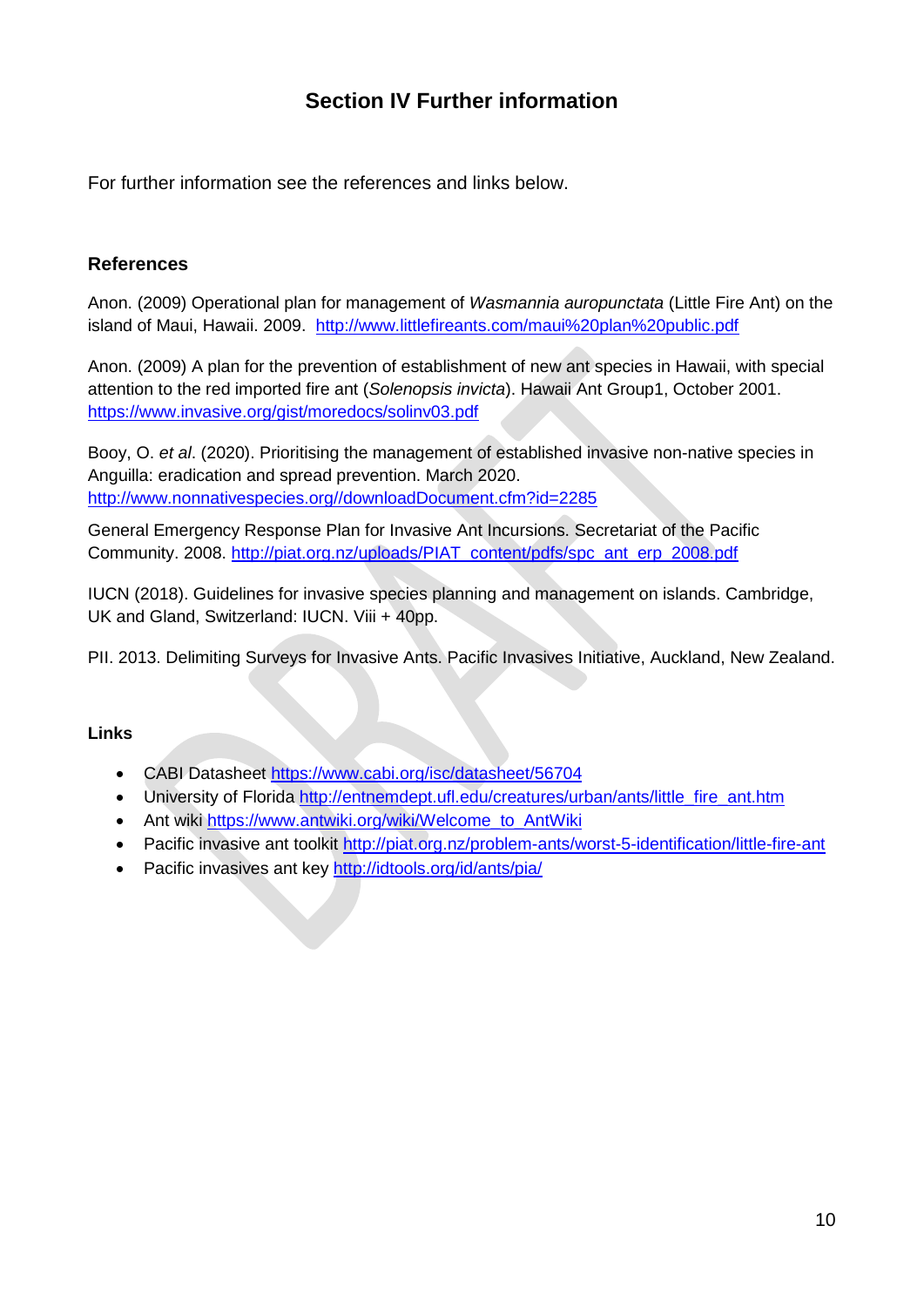# **Annex 1. Information on the target species**

|                                 | (Common and scientific names)                                                                                                                                                                                                                                                                                                                                                                                                                                                                |
|---------------------------------|----------------------------------------------------------------------------------------------------------------------------------------------------------------------------------------------------------------------------------------------------------------------------------------------------------------------------------------------------------------------------------------------------------------------------------------------------------------------------------------------|
| <b>Species name</b>             | Little fire ant Wasmannia auropunctata                                                                                                                                                                                                                                                                                                                                                                                                                                                       |
|                                 | (Give details of all stages in the life cycle)                                                                                                                                                                                                                                                                                                                                                                                                                                               |
| <b>Description</b>              | W. auropunctata is approximately 1.5 mm in length and reddish to golden                                                                                                                                                                                                                                                                                                                                                                                                                      |
|                                 | brown in colour. The workers are monomorphic (they look identical). The                                                                                                                                                                                                                                                                                                                                                                                                                      |
|                                 | antennae consist of 11 segments with the last two forming a distinct club.<br>The head and thorax are heavily sculptured with grooves and pits. The<br>erect body hairs are long, coarse and rather sparse.                                                                                                                                                                                                                                                                                  |
|                                 | (Give details of any other species which could be confused with the target species)                                                                                                                                                                                                                                                                                                                                                                                                          |
| <b>Similar species</b>          | There are many species of ant and expertise is required to confidently<br>identify them. The common species of fire ants can be identified in the<br>Pacific invasives ant key http://idtools.org/id/ants/pia/                                                                                                                                                                                                                                                                               |
|                                 | (Include seed bank longevity for plants)                                                                                                                                                                                                                                                                                                                                                                                                                                                     |
| Life cycle                      | Both multiple queened (polygyne) and single queened (monogyne)<br>colonies occur. Colonies show low intraspecific aggression (unicolonial)<br>and high interspecific aggression. Queens typically live about a year.<br>Sexuals are produced throughout most of the year.                                                                                                                                                                                                                    |
|                                 | It was recently discovered that populations of this species have two types<br>of reproductive system: 1) clonal populations in which males and females<br>reproduce independently by clonation, and workers reproduce sexually;<br>and 2) classical sexual population (workers and females reproduce<br>sexually and males by arrhenotokous parthenogenesis). Clonal<br>populations are associated with human or man-made habitats, whereas<br>sexual populations occur in natural habitats. |
| <b>Ecology and</b><br>behaviour | A single nest of little fire ants may contain several wingless reproducing<br>queens, numerous workers, pupae, larvae, and eggs.                                                                                                                                                                                                                                                                                                                                                             |
|                                 | W. auropunctata has two types of ecologically distinct populations: 1)<br>dominant populations with a high density of nests and workers, associated<br>with highly disturbed environments (prone to anthropic or natural<br>disturbance) and low ant species richness; 2) non-dominant populations<br>(low density of nests and workers) associated with undisturbed<br>environments.                                                                                                        |
|                                 | The success of this species as an invasive is associated with its<br>unicolonial social organization in which individuals from different nests mix<br>freely, forming a large, highly competitive supercolony, which can reach<br>hundreds of kilometres in invaded areas. This type of organization has<br>also been observed in some areas of its native range, although they form<br>much smaller colonies.                                                                               |
|                                 | W. auropunctata is a generalist feeder, preferring invertebrates, seeds and<br>other plant parts. When honeydew-producing Homoptera are present, a                                                                                                                                                                                                                                                                                                                                           |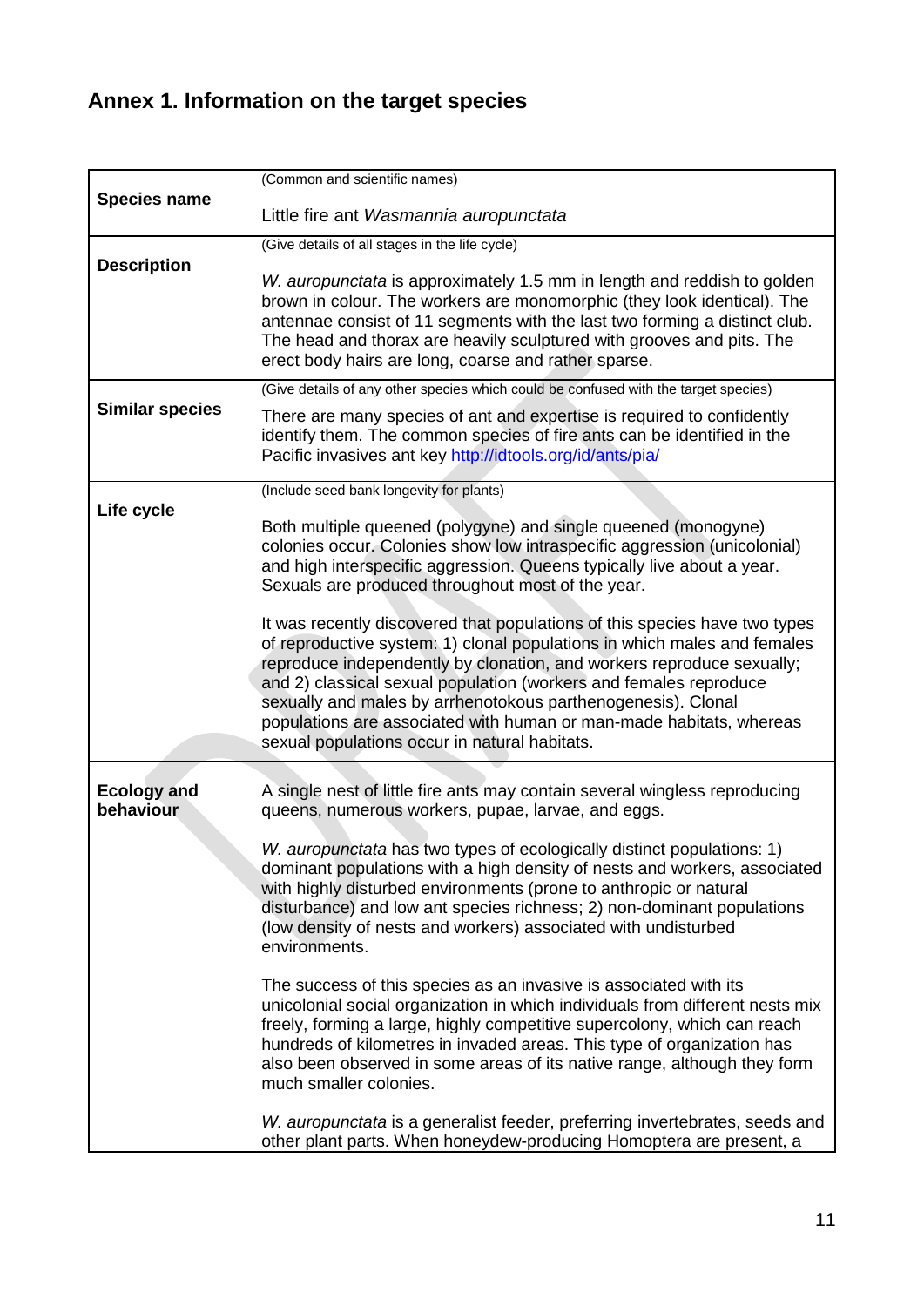|                                      | large part of its diet is likely to consist of the carbohydrate-rich residues<br>produced by these insects                                                                                                                                                                                                                                                                                                                                                                                                                         |  |  |
|--------------------------------------|------------------------------------------------------------------------------------------------------------------------------------------------------------------------------------------------------------------------------------------------------------------------------------------------------------------------------------------------------------------------------------------------------------------------------------------------------------------------------------------------------------------------------------|--|--|
| <b>Habitats</b>                      | W. auropunctata has been described as a true generalist in its choice of<br>nest sites and habitats. It occurs in a range of habitats from urban<br>settlements and fields through to undisturbed forest. Generally, W.<br>auropunctata nests in unstable microhabitats. It can occur in habitats that<br>are wet or dry and it will nest on the ground or in trees. Unlike Solenopsis<br>geminata, it does not colonize disturbed habitats rapidly<br>In natural environments W. auropunctata efficiently exploits twigs and leaf |  |  |
|                                      | litter, and for its nesting substrate, while in houses, it may infest beds,<br>furniture and food. The little fire ant nests under leaf debris, rotten limbs,<br>stones, and in the crotches of trees or clumps of grass. Nests are<br>frequently found behind the sheaths of palms or palmettos. The little fire<br>ant is highly adaptable, nesting in both open and shaded areas. During<br>heavy rains nests may be moved into buildings or trees.                                                                             |  |  |
|                                      | Favourable ant habitats include the following:                                                                                                                                                                                                                                                                                                                                                                                                                                                                                     |  |  |
|                                      | Low vegetation (including grass), soil, disturbed sites, rubbish piles, road<br>margins, building edges and foundations, concrete slab edges, cracked<br>concrete, drains and culverts, electrical equipment, exposed rocks, fence<br>palings, grass areas, verges, isolated weeds, logs and log stoppers, loose<br>gravel, plant pot bases, base of flowering tree, shrubs, poles, watertraps,<br>tree crotches, weed and plant re-growth, wooden structures and pallets.                                                         |  |  |
| Any other<br>relevant<br>information | The little fire ant is a common tramp ant species, native to Central and<br>South America.                                                                                                                                                                                                                                                                                                                                                                                                                                         |  |  |
|                                      | W. auropunctata is atypical of many ant species in that it does not rely on<br>the winged queen to form a new colony. The colony radiates outwards<br>from its center of origin and comes to occupy extensive areas.                                                                                                                                                                                                                                                                                                               |  |  |



Little fire ant worker. Image ©Michael Branstetter / © AntWeb.org / CC-BY-SA-3.0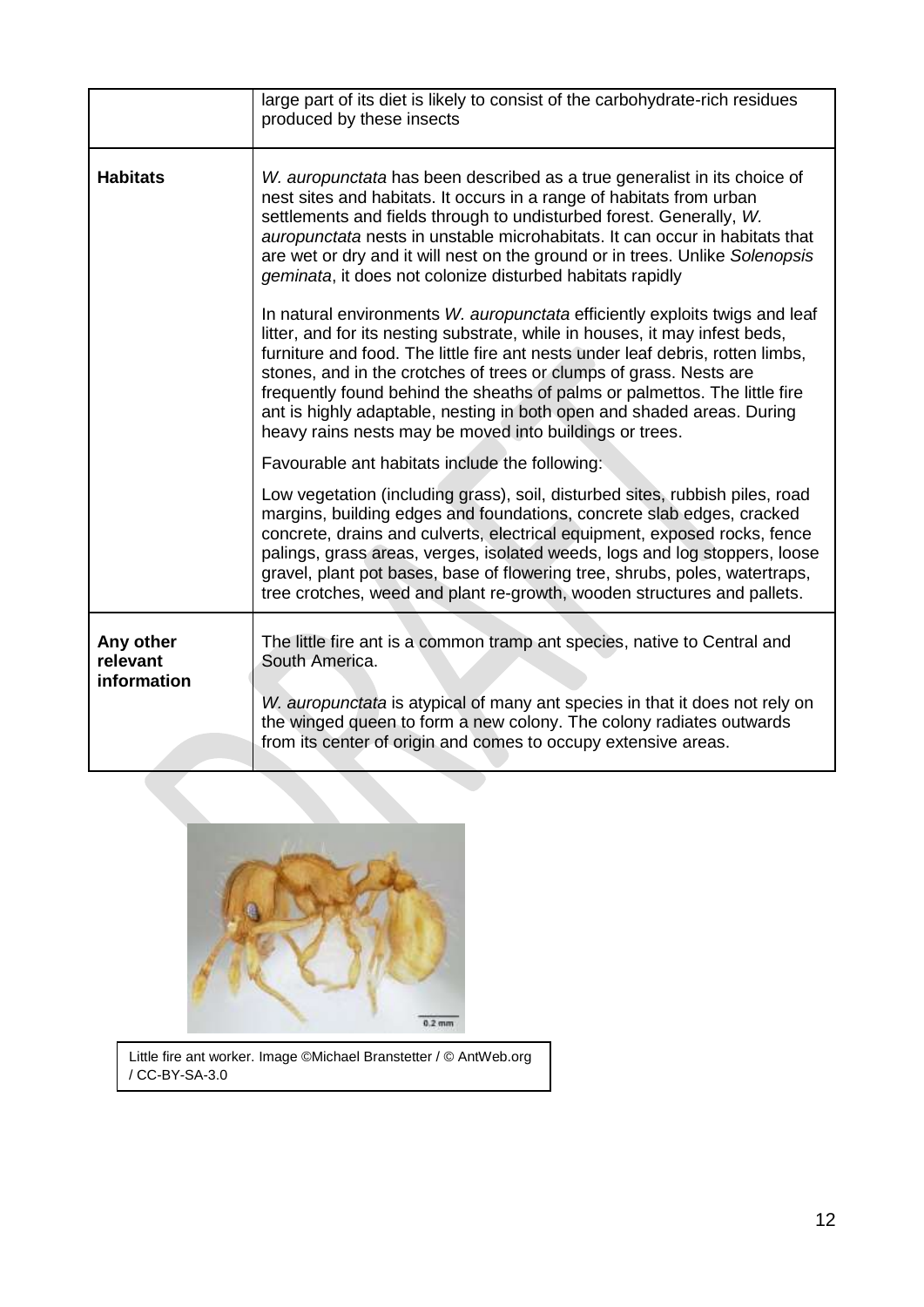# **Annex 2. Best practice guidelines**

These following two protocols are generic, and include all common species of fire ant.

## **A. Monitoring protocol for fire ants**

Monitoring is done by using protein and sugar baits placed in a grid or in a line. Each bait station consists of a small (eg 60ml) clear plastic vial or jar with a lid, placed on its side on the ground.

Mark out the grid or line of the bait stations:

Where the ant habitat is continuous, bait stations should be placed in rows 10 m apart, alternating between protein and sugar baits. Where the ant habitat is patchy, at least one of each bait type should be placed (minimum of one protein and one sugar bait stations within 15 square metres), ensuring they are at least 1 m apart. Bait can also be placed in trees, taped into position. See Table 1 for a list of favoured ant habitats.

Bait stations should be placed in the shade, if possible, as at temperatures above 28°C baits rapidly dry out, reducing their attractiveness to ants.

Mark the location of each bait stations with tape or spray paint spot.

Ant surveys should be done when temperature does not limit ant activity, early morning (6am - 10am) and late afternoon (3pm – 6pm).

Surveillance should not occur during or after rain, and the bait traps need to be deployed during a time when no rain is anticipated as no rain should occur between placement of bait traps and their retrieval.

Disturbance of the litter layer, soil or infrastructure at assessment points is considered beneficial to stimulate ant activity. If baits need to be placed within a forest environment, or within leaf litter, clear a patch of leaf litter to expose the soil before setting out the bait on the cleared ground. This will increase the chances of ants locating baits in these habitats as they also travel under and within the leaf litter and could miss baits.

Remove the lid, bait the vial and place it on its side on the ground at the bait station. Baits are as follows:

- a. Protein based bait: smear a line of peanut butter blended with vegetable oil (the size of half a pea) to the inner side of each bait container. In addition, place a slice of sausage, smear of tinned cat food, or piece of canned tuna inside each pot.
- b. Sugar based bait: smear a line of light coloured sugary jam (eg apricot or pineapple, with no lumps or seeds) to the inner side of each bait container.

See Table 2 for which species are attracted to which baits. Only fresh baits should be used as ants are not attracted to old baits.

Bait stations should be collected  $1 - 2$  hours after being laid.

As each vial is picked up, the lid is put on to prevent any ants escaping. Add some 70% alcohol to any vial containing ants to preserve them, and label the vial with:

- Date set and collected (if different)
- Bait used
- Location
- Name of the person in charge of the survey

All bait stations with ants should be sent to a competent authority to identify the specimens; more than one species could be found in a bait station.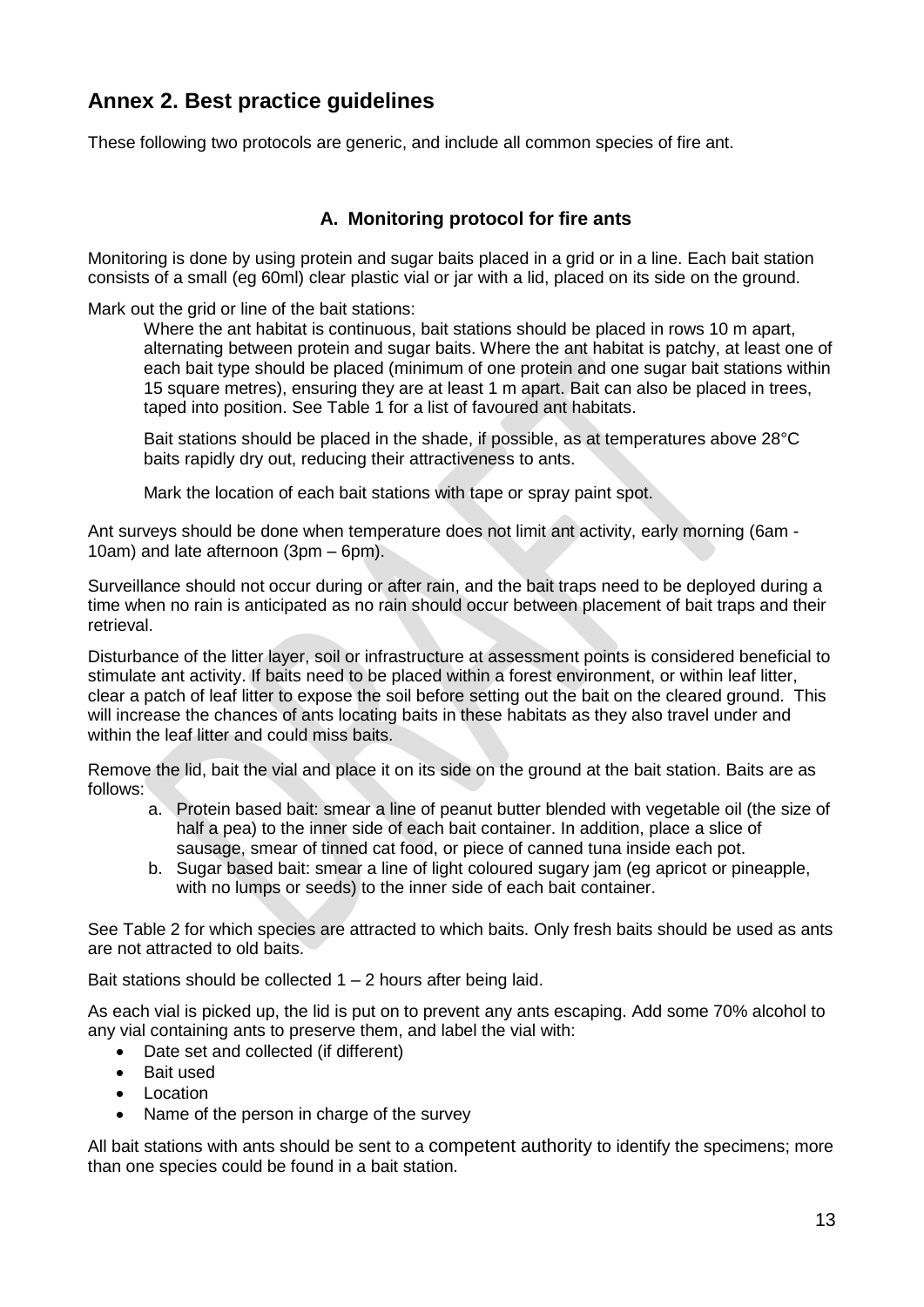Table 1. Favoured habitats for fire ants.

Vegetation:

- Tree trunks, tree crotches and hollows.
- Flowers, weeds and plant re-growth.
- Shrubs
- Low vegetation (including grass).
- Plant pot bases.

Built environment:

- Building edges and foundations.
- Hard seal (concrete/asphalt) slab edges.
- Cracked concrete/asphalt and junctions between pavers
- Drains and culverts.
- Electrical generators and fittings.
- Hot water pipes and heaters, air conditioning units.
- Wooden structures.

General:

- Fence palings.
- Loose gravel.
- Logs.
- Exposed rocks.
- Underneath stones, concrete rubble, timber and debris.
- Rubbish piles.
- Disturbed sites.

### Table 2. Bait preferences for different ant species

| <b>Scientific name</b>   | <b>Common name</b>              | <b>Protein bait</b>                       | <b>Sugar bait</b>           |
|--------------------------|---------------------------------|-------------------------------------------|-----------------------------|
| Monomorium destructor    | Singapore ant                   | Prefer peanut butter<br>baits             | Will come to sugar<br>baits |
| Tapinoma melanocephalum  | Ghost ant                       |                                           | Prefer sugar baits          |
| Anoplolepis gracilipes   | Yellow crazy ant                | Prefer protein baits                      |                             |
| Paratrechina longicornis | Longhorn crazy ant              | Will come to both protein and sugar baits |                             |
| Wasmannia auropunctata   | Little fire ant (LFA)           | Prefer oily protein<br>baits              | Will come to sugar<br>baits |
| Solenopsis invicta       | Red imported fire<br>ant (RIFA) | Prefer protein baits                      |                             |

Adapted from: PII. 2013. Delimiting Surveys for Invasive Ants. Pacific Invasives Initiative, Auckland, New Zealand.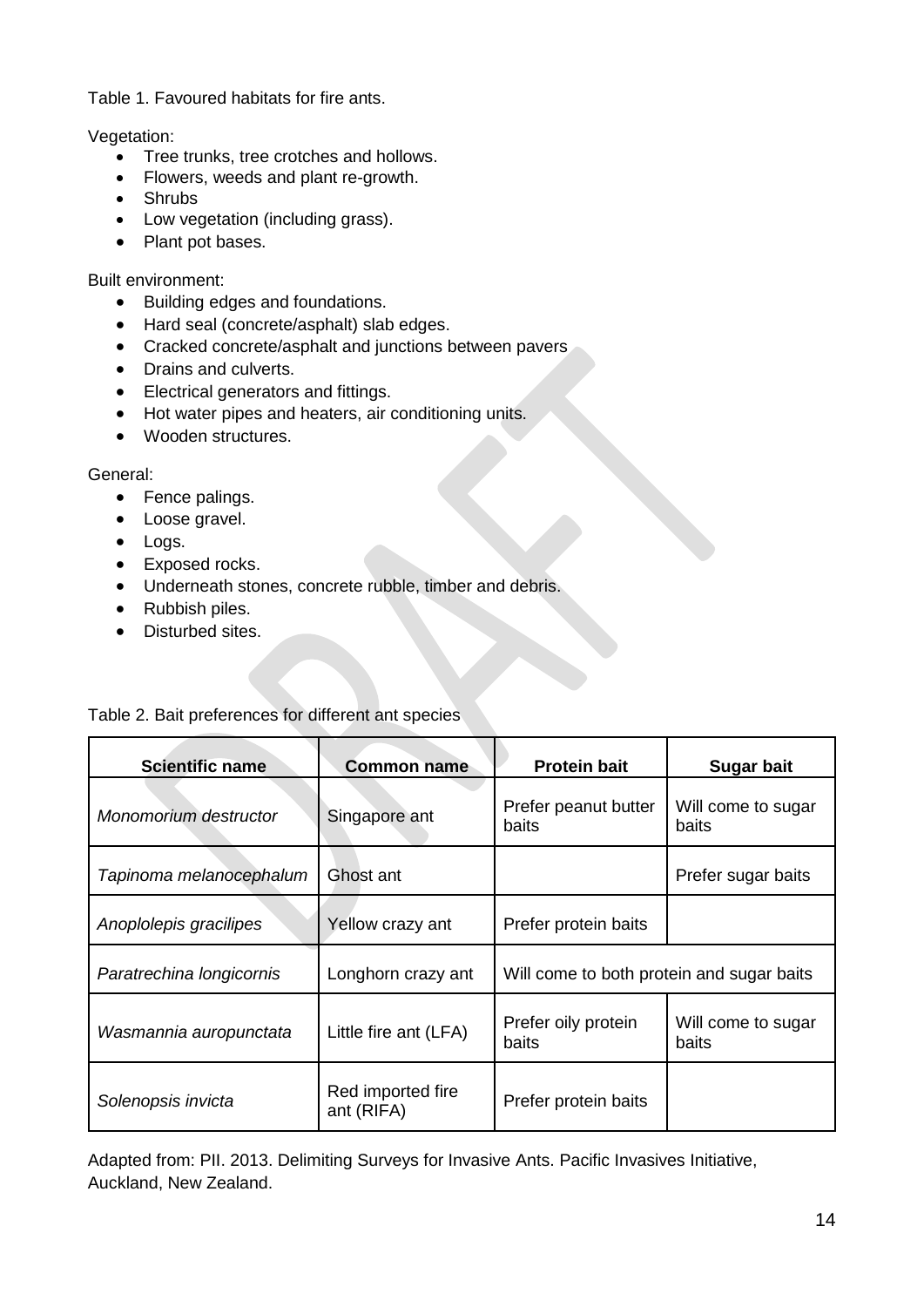# **B. Rapid response protocol for the eradication of fire ants**

### **Introduction**

A rapid response takes place when an ant sample has been confirmed by a competent authority as a new invasive non-native species of fire ant to Anguilla.

### Goal

Eradication of a new non-native fire ant species from Anguilla.

#### **Objectives**

- Contain and eradicate a newly detected population of fire ants
- Prevent further spread, by human mediated or other means
- Surveillance of high risk sites to identify other possible incursions
- Raise public awareness to encourage reporting of other infestations
- Prevent new introductions arriving

#### **Summary of rapid response protocol**

- 1. Suspected fire ant collected and identification confirmed.
- 2. Conduct pre-treatment survey to determine the extent and nature of the infested area.
- 3. Treat the infested area.
- 4. Conduct surveys for 2 years post-treatment.
- 5. Repeat treatment as required.
- 6. Infested area should be free of ants for 2 years.
- 7. Determine the pathway of introduction and put in place measures to reduce the likelihood of new incursions.

### **Roles and responsibilities**

The rapid response will be activated and coordinated by **linsert relevant authority or authorities** here]. Their function is to alert and call together the rapid response team, and the team will collectively assign roles and responsibilities. The rapid response team membership consists of the following core members, who may choose to recruit additional members to provide specialist input depending on the ant species and the nature and location of the incursion:

• [complete list as appropriate]

The following specific roles need to be assigned.

Field controller

- Organises surveillance and treatment schedules:
- Responsible for day to day implementation of the operation;
- Ensures that:
	- o Appropriate procedures are followed and records are kept;
	- o Infested products are disposed of or treated in the most appropriate way;
	- o Treatments are applied correctly;
	- o Health and safety procedures are followed.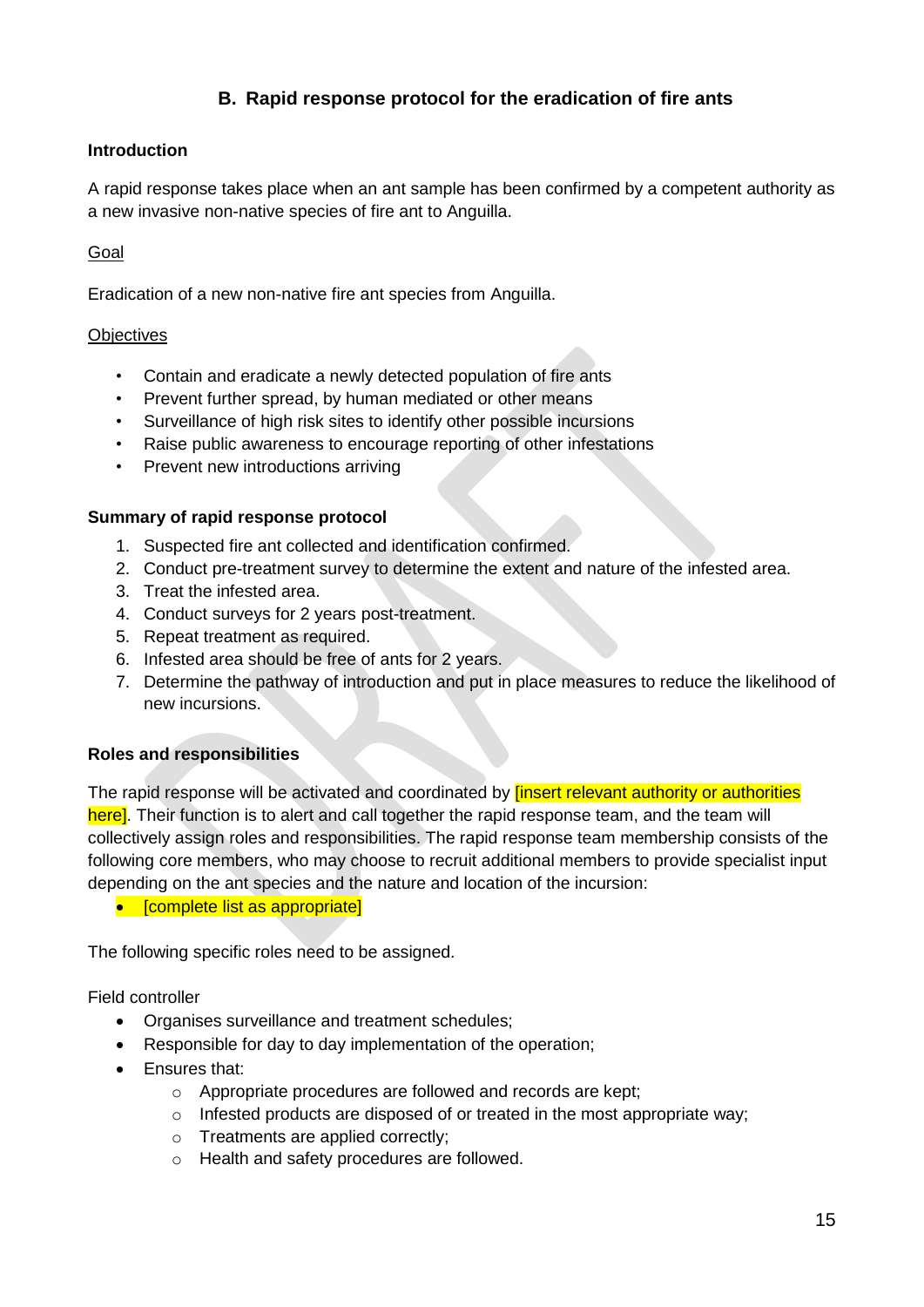#### Coordinator

- In charge of administration and finance:
- Coordinate actions and calls rapid response team meetings as required;
- Manages the flow of information:
- Prepares briefing notes to stakeholders;
- Designs and implements public outreach strategy.

#### Technical adviser

- Compiles a factsheet on the detected species including:
	- o Potential impacts
	- o Known control measures: outline options available
	- o Potential pathways of introduction to Anguilla
- Potential means of transfer within Anguilla
- Provides technical advice on the design, format and progress of the response

#### **Pre-treatment survey**

*Aim: establish the extent of the infested area.*

The pre-treatment survey consists of both visual and baiting techniques.

Procedure:

When arriving at the infested site, park your vehicle at least 100m away from the suspect nest in order to minimise the chances of live ants climbing on board the vehicle and being transported elsewhere when you leave.

Before leaving the site, check your vehicle, clothing and equipment very carefully to ensure no live ants are being transported from the site.

Look for obvious mounds or nests. If appropriate, ask local people or the person who reported the ants where they were seen.

DO NOT disturb, poke or interfere with the nest. Many invasive ant species will disperse quickly when disturbed and this will make future treatment more difficult. Also be aware that several invasive ant species have unpleasant stings, so handle live ants carefully and make sure not to get any lodged in clothing. If you are worried about ant stings, dust your hands with talcum powder and/or wear latex gloves when collecting samples.

Baiting surveys:

- Use the fire ant monitoring protocol (Annex 1A), using the appropriate bait for the species which has been identified. For example, if the incursion is of ghost ants (*Tapinoma melanocephalum*) use sugar baits, if it of the little fire ant (*Wasmannia auropunctata*) use oily protein baits, while for the longhorn crazy ant (*Paratrechina longicornis*) use both types of bait.
- Each team needs to be made up of two people: one person to record complete sample sheet and/or mark waypoints, one person to deploy baits. One team should be able to place and collect around 200 vials in a day. When preparing baits, make up around 70 per person working in the survey.

Visual surveys: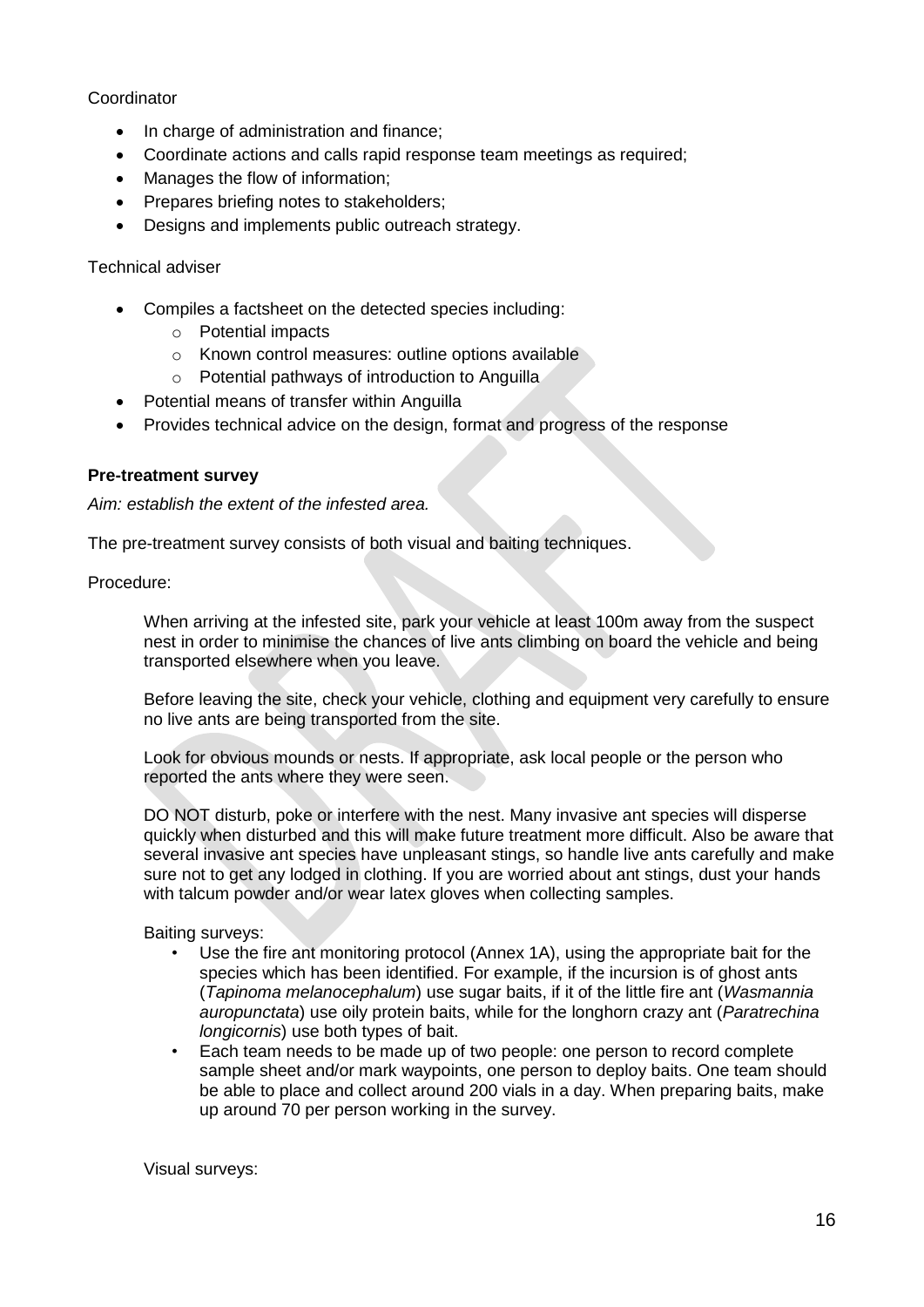- On a dry sunny day, ant foraging activity can be observed, and the foraging trail can be traced back to the colony.
- Check all favourable habitats (see the fire ant monitoring protocol for a list) for signs of ants.
- Pick a small number of colonies for detailed counts; the number will depend on staff resources, ideally pick at least 10. Within a predetermined time frame (for example, 800am), and within similar daytime temperatures, visually determine worker ant numbers moving along a selected ant pathway for three to five minutes to establish a baseline of activity.

All nests should be flagged, mapped, and GPS coordinates recorded if possible.

In addition to surveying the site where you know there is an infestation, check out any other high risk areas with at least visual surveys where it is possible other incursions have occurred, such as:

- Areas with recent landscaping or construction;
- Areas which received the same goods as the known incursion site;
- Port area (lay down site for shipping containers, unpacking area, etc.)

Bait spacing and programme details are given in Table 1.

#### **Treating the infested area**

*Aim: to eradicate the ants.*

Eradicating an ant infestation is a difficult task. The accepted approach is to repeatedly treat the infested site using a granular poison bait, along with a buffer zone, until ants are no longer observed. Granular baits are used as the worker ants feed it to the queen and this kills the colony, insecticide sprays are no good as these just kill the workers and the queen compensates with an increase in egg laying.

It is not possible to get 100% control from a single ant bait treatment, and most pesticides typically provide 70-85% control, leaving a small residual population. A total of 8 - 12 treatments over 2 - 5 years might be necessary for complete removal of the ants. The site is monitored for at least two years after the last sighting to ensure no incipient colonies remain.

#### Procedure:

The technical adviser will advise on the most appropriate active ingredient and bait for the species identified, and also the size of the buffer zone.

As the climate is similar all year round, regular treatments can be scheduled, treating the infested site and a buffer zone on a monthly basis, for one year.

The baits need to be applied to dry soil followed by 12-24 hours without rain. Baits can be hand broadcast or using small inexpensive spreaders which are available from a number of sources, and most pesticide suppliers will be able to supply them. The aim is to deliver an even distribution of the bait over the soil surface at the dose rate given on the product label.

Items capable of vectoring movement of the ant beyond the site are to be prevented from movement or be treated in a manner approved by **[appropriate authority]**. The technical adviser will advise on the items, depending on the ant species and location of the incursion.

Monitor the infested area periodically (see below, post-treatment surveys). Re-treat the infested area according to the product label if ants are still present after 6-8 weeks, and monitor for another 6-8 weeks.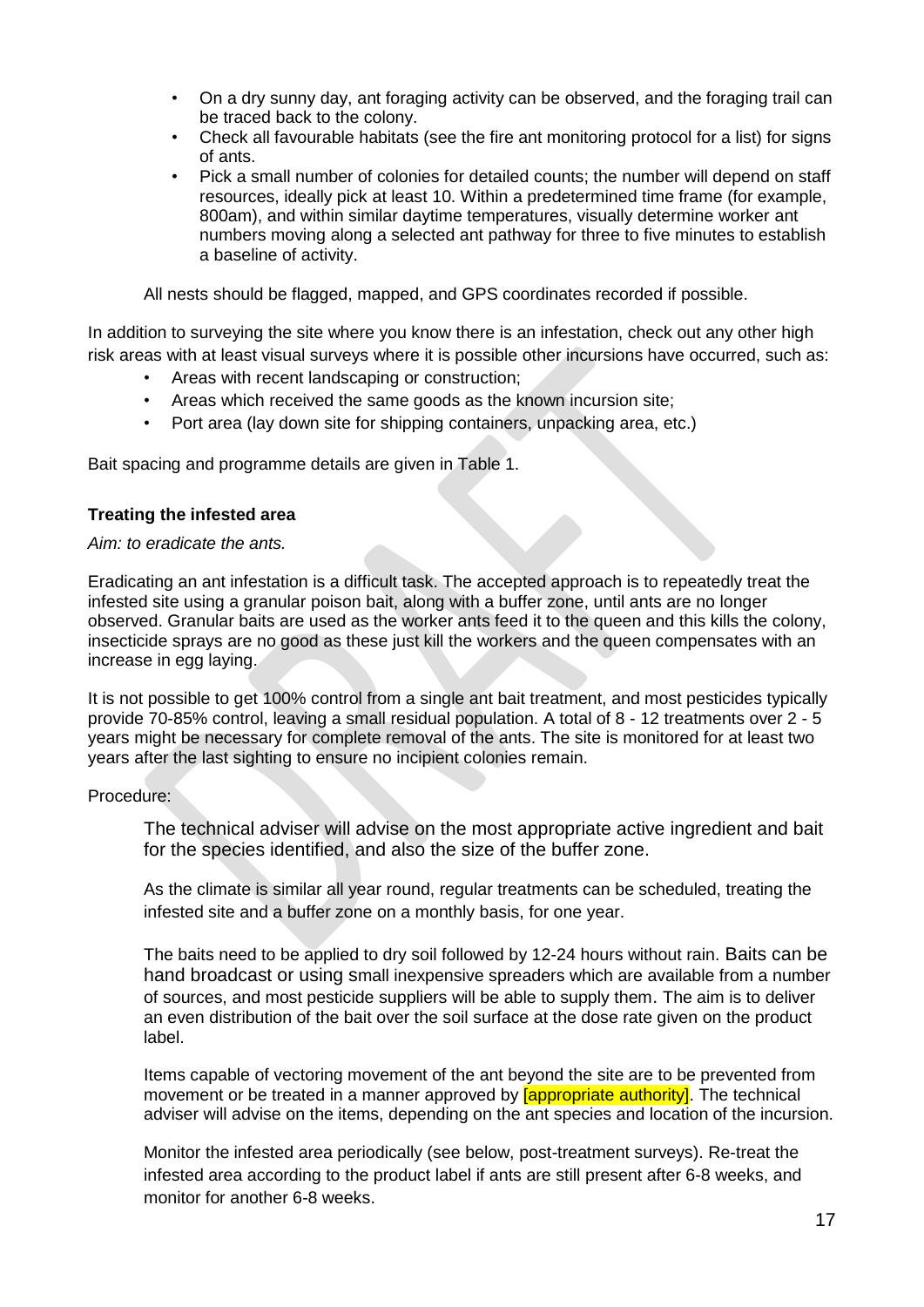Collect data on the following:

- Dates of treatments
- Location and areas of incursions
- Quantities of each product used, on each occasion
- Temperatures and rainfall on the day and following day of treatment
- Names of the pest control operatives applying the baits
- Survey results

#### **During-treatment and post-treatment surveys**

#### *Aim: to determine if the treatment is working.*

Monitoring should be conducted during the treatment period to check efficacy. A visual survey of the wider surrounding area should also be conducted to ensure no infested areas have been excluded from treatment.

After the last sighting of live ants, the site and surrounds should be surveyed for two years to confirm that the eradication has been successful.

Procedure:

Monitor known nests visually for 6-8 weeks after first treatment. Within a predetermined time frame (for example 800am), and within similar daytime temperatures, visually determine ant worker numbers moving along a selected ant pathway for three to five minutes and compare to previous such counts to determine if worker numbers are declining.

Re-treat infested area according to label if ants are present after 6-8 weeks and monitor for another 6-8 weeks.

Monitor infested area at 6 month intervals for 2 years after the last treatment.

When workers are no longer found, follow-up surveys methods should be conducted as in the pre-treatment survey using protein and/or sugar baits. Place the baits where colonies were found in the past such as bases of trees, in raised flower beds, etc.

Surveillance needs to cover all previously infested areas.

Bait spacing and programme details are given in Table 1.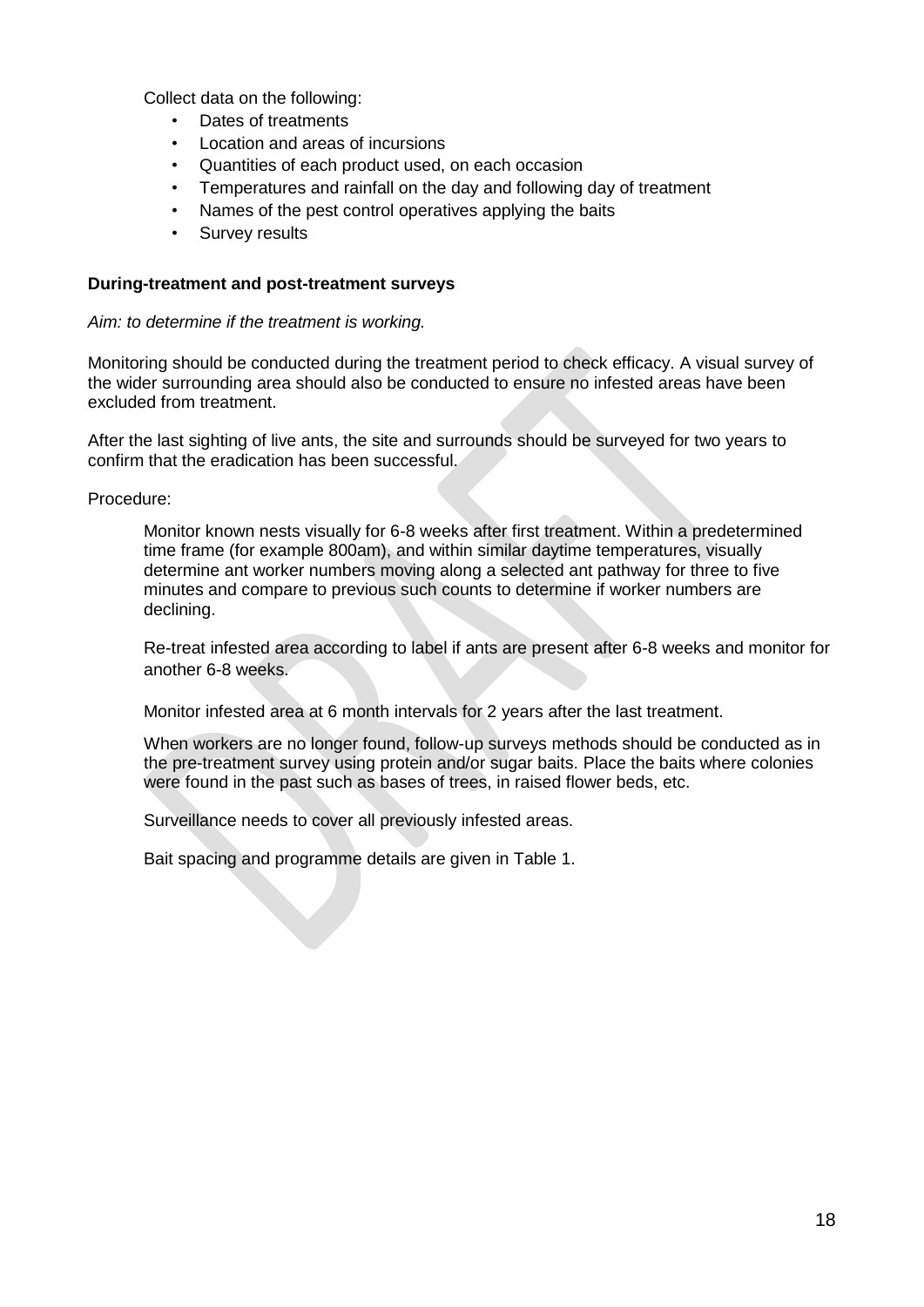Table 1. Bait spacing and programme details.

|                                      | <b>Delimiting surveys</b>                                                                                                                                                                                                                                                                                                                          | <b>Post treatment</b>                              | <b>General</b>                                                           |
|--------------------------------------|----------------------------------------------------------------------------------------------------------------------------------------------------------------------------------------------------------------------------------------------------------------------------------------------------------------------------------------------------|----------------------------------------------------|--------------------------------------------------------------------------|
| <b>Methods</b>                       | Vials                                                                                                                                                                                                                                                                                                                                              | <b>Vials</b>                                       | <b>Vials</b>                                                             |
| <b>Baits</b>                         | Sugar and/or protein,<br>alternated                                                                                                                                                                                                                                                                                                                | Sugar and/or protein,<br>alternated                | Sugar and/or protein,<br>alternated                                      |
| <b>Vial spacing</b>                  | 100 to 200/ha, 1 vial<br>every 7 to 10m.                                                                                                                                                                                                                                                                                                           | 400/ha, 1 vial every<br>5m                         | 100-400/ha, 1 vial<br>every 5-10m<br>depending on<br>available resources |
| Frequency/<br>length of<br>programme | Immediately, if<br>results negative<br>follow up every six<br>months for 2 years<br>If results positive,<br>treat and monitor out<br>to delimiting<br>boundary                                                                                                                                                                                     | Six months for 2<br>years beyond last<br>detection | Six monthly annually<br>(2 rounds per year)                              |
| <b>Buffer zone</b>                   | Depends on species.                                                                                                                                                                                                                                                                                                                                | Depends on species.                                | 50 <sub>m</sub>                                                          |
| <b>Visual</b><br><b>Surveillance</b> | Very efficient in high density areas especially if surveyors are familiar<br>with the ant. Habitat is 3-dimensional, with soil, intermediate and<br>canopy vegetation. Target leafy vegetation and coconut trees first.<br>A good visual method is to use a smear of peanut butter on a plastic<br>card as a bait, and watch it for around 1 hour. |                                                    |                                                                          |

### **Preventing re-infestation**

*Aim: to reduce the risk of future incursions.*

It is important to identify, as far as possible, how the ants were introduced to Anguilla / the outer islands in order to put measures in place to reduce the risk of future introductions of the same and other species of fire ant.

To do this, consider the following:

- Is the incursion clearly associated with a particular pathway, such as fresh produce, construction materials or passengers luggage? Note that the introduction may have occurred several weeks or even months previously.
- If it is not clearly associated with a particular pathway:
	- o What are the commonest pathways known for this species?
	- $\circ$  What is its geographic distribution where could it have entered a pathway?
	- o Where is the incursion located in Anguilla?
	- o How widespread is the incursion? Smaller infestations are more likely to be of more recent introduction so you are not looking so far into the past to identify how they might have arrived.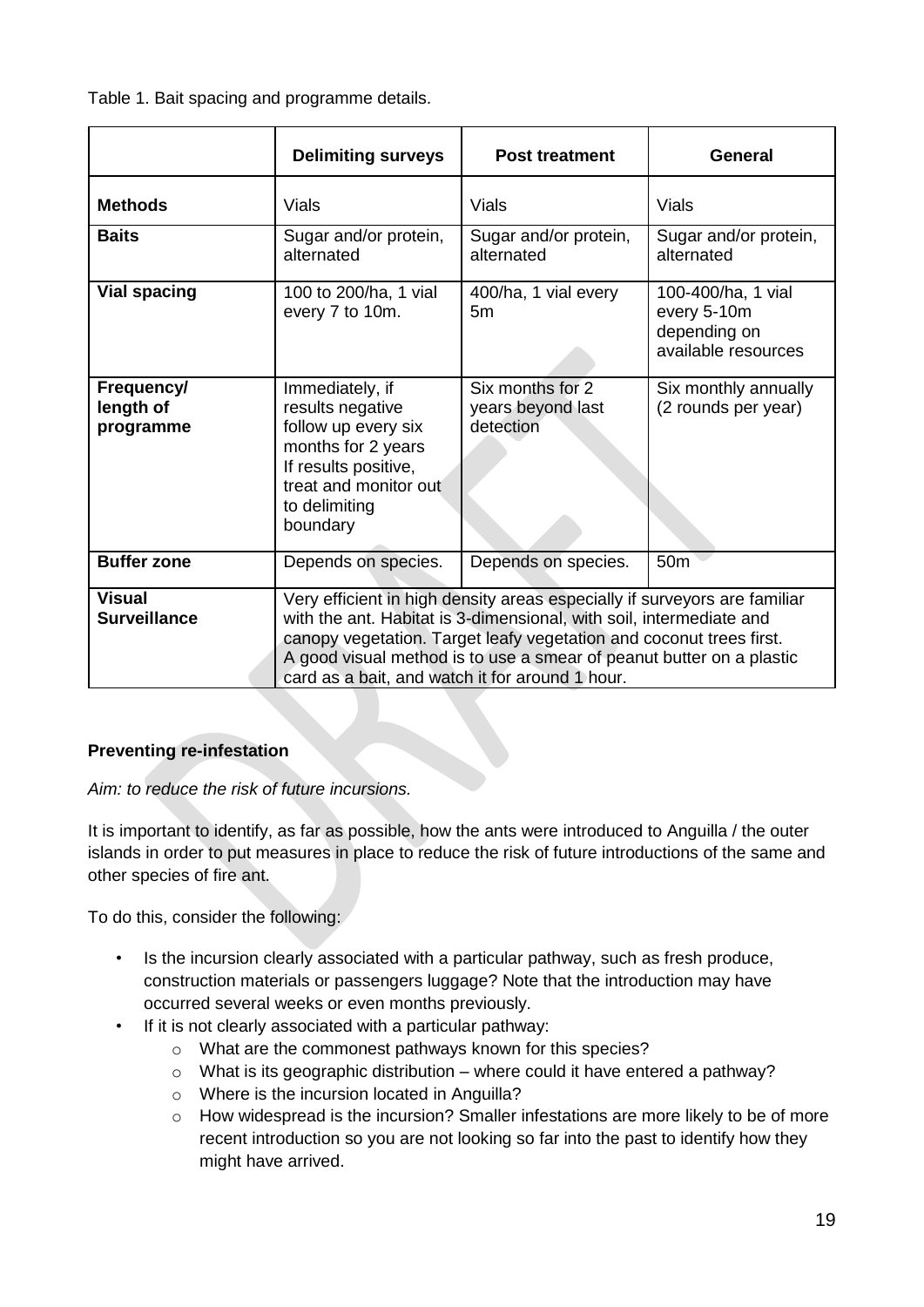- o Can a link be made with any recent (within the past few months) imports or arrivals to Anguilla along these common pathways?
- Are there any clues from the ecology and biology of the ant species and the location of the incursion?

There are a number of options to reduce the risk of new introductions, and which is most appropriate will depend on the species of ant, most likely pathway of introduction of the present incursion, and practical considerations; see Table 2.

Table 2. Mitigation options for reducing the risk of arrival of fire ants.

| Pre-border                                                                                                    | <b>Border</b>                                                                       | Post-border                  |  |  |
|---------------------------------------------------------------------------------------------------------------|-------------------------------------------------------------------------------------|------------------------------|--|--|
| For pathways such as fresh produce, luggage, personal effects (intentional introduction<br>plus contaminants) |                                                                                     |                              |  |  |
| Ban importation                                                                                               | Fumigation                                                                          | Surveillance: visual surveys |  |  |
| Fumigation                                                                                                    | Inspection                                                                          | Surveillance: traps          |  |  |
| Inspection                                                                                                    | Quarantine                                                                          | Rapid response               |  |  |
|                                                                                                               | Destruction                                                                         |                              |  |  |
|                                                                                                               | For pathways such as stone etc, sand, aggregate, general commodities (contaminants) |                              |  |  |
| Ban importation                                                                                               | Fumigation                                                                          | Surveillance: visual surveys |  |  |
| Fumigation                                                                                                    | Freezing                                                                            | Surveillance: traps          |  |  |
| Freezing                                                                                                      | <b>Bleach</b>                                                                       | Rapid response               |  |  |
| <b>Bleach</b>                                                                                                 | Inspection                                                                          |                              |  |  |
|                                                                                                               | Quarantine                                                                          |                              |  |  |
|                                                                                                               | Pesticide treatment                                                                 |                              |  |  |
|                                                                                                               | <b>Destruction</b>                                                                  |                              |  |  |
| For pathways such as shipping containers (stowaways)                                                          |                                                                                     |                              |  |  |
| Fumigation                                                                                                    | Fumigation                                                                          | Surveillance: visual surveys |  |  |
| Pressure washing                                                                                              | Inspection                                                                          | Surveillance: traps          |  |  |
| Cleaning (other)                                                                                              |                                                                                     | Rapid response               |  |  |
| Inspection                                                                                                    |                                                                                     |                              |  |  |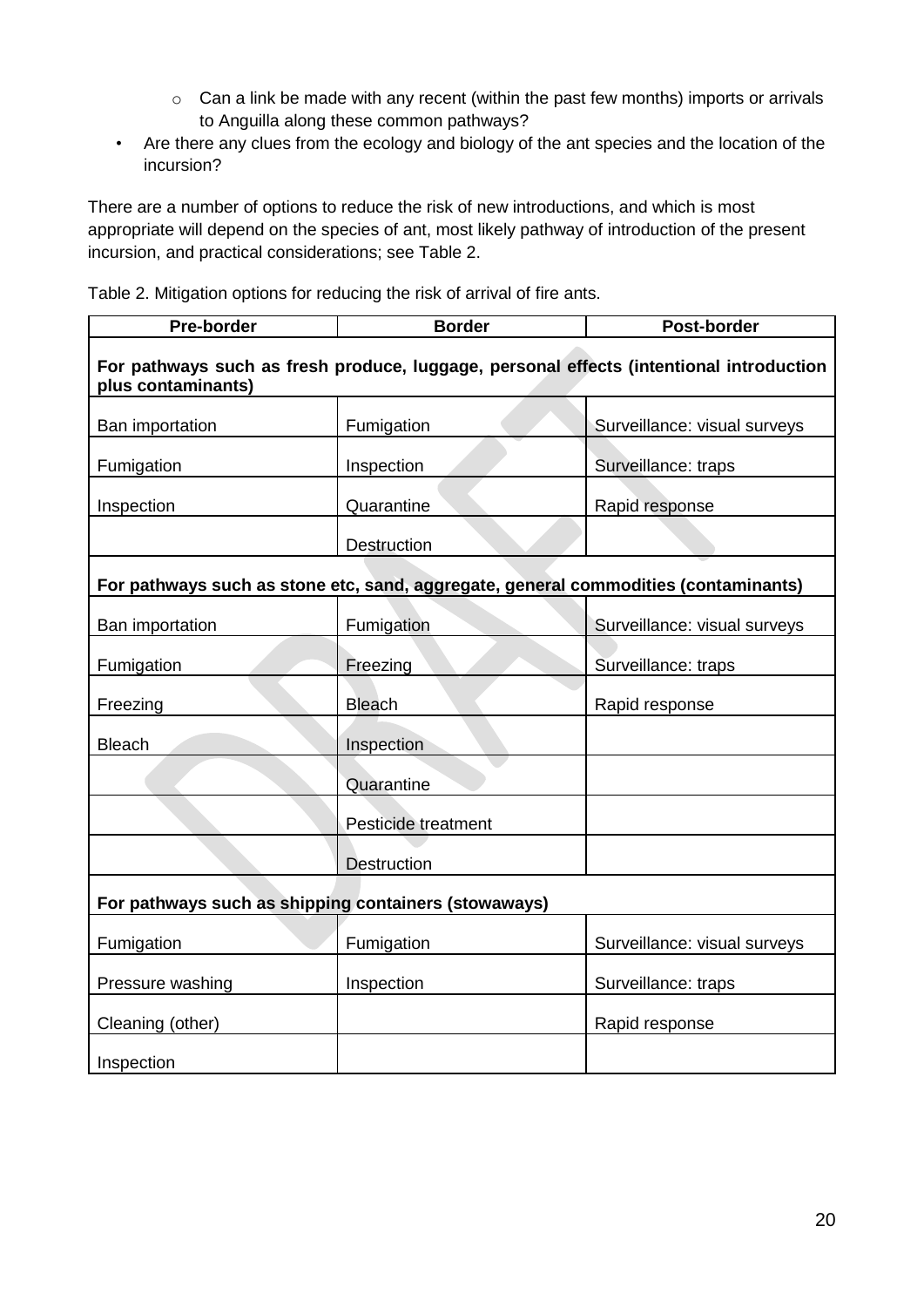### **Raising public awareness**

*Aim: to reduce the risks of accidental introduction of fire ants with returning personnel, and also to engage the community to report any new fire ant outbreaks.* 

The activities listed here are intended to take place once an incursion has been detected.

Messages to convey:

- Fire ants sting and will impact outdoor activities such as fishing, bar-b-ques and sports
- Fire ants can infest electrical items and will be very expensive to control
- Fire ants can be accidentally introduced in luggage and personal effects, including electrical items such as computers.
- Check all your luggage and goods for ants before you leave home to come to Anguilla: "Don't Pack a Pest"
- "Have you seen this ant?" Report any new or unusual looking ant or other creatures you see in Anguilla

Proposed methods:

- Put up simple posters with a few large images of the introduced ant species and key messages in English and other appropriate languages.
- Include the messages above in all induction and briefing talks
- Add the message above to training materials and briefs sent out to personnel before they arrive.

#### **Equipment needed**

- Vials for surveys
- Baits for surveys:
	- o Peanut butter (smooth)
	- o Vegetable oil to mix with the peanut butter and make it easier to spread
	- o Cat food / tuna / sausage
	- o Jam (clear, smooth)
- Poison baits: as specified by the technical adviser.
- 70% alcohol for preserving specimens
- Fine forceps and small paint brush for handling specimens during the surveys
- Nitrile gloves for handling poison baits
- Chemical suits for handling poison baits
- Hand spreader for poison baits
- Dust masks, when applying poison baits
- **•** Hi-vis vests
- Flagging tape, spray paint to mark bait stations
- Notebooks, clipboards, pens
- Posters
- Digital camera
- GPS